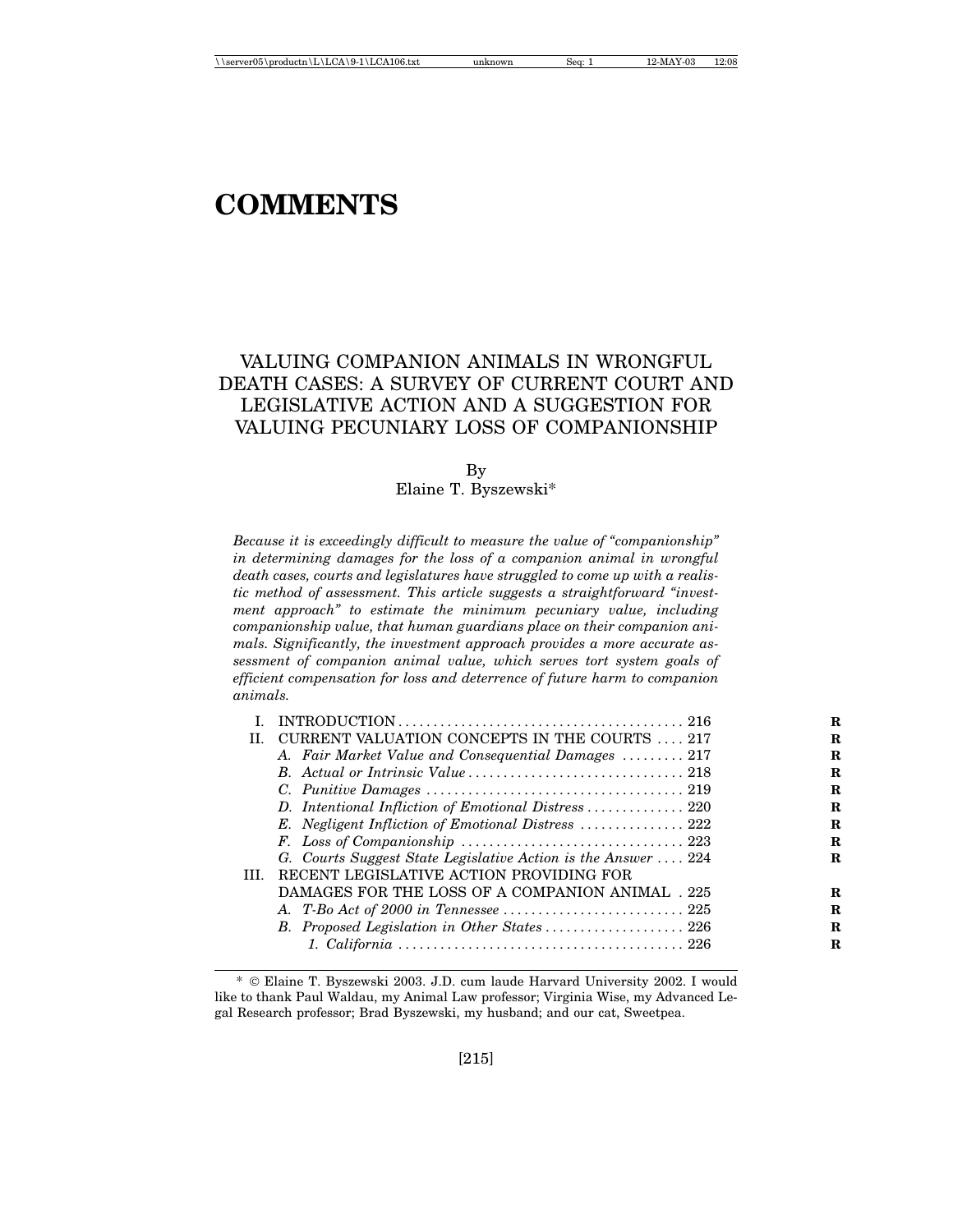|                   |                                                           | R           |
|-------------------|-----------------------------------------------------------|-------------|
|                   |                                                           | R           |
|                   |                                                           | $\bf R$     |
|                   |                                                           | R           |
|                   |                                                           | $\mathbf R$ |
|                   |                                                           | R           |
|                   | 8. Failed Bills in Maryland, Oregon, and Connecticut  229 | R           |
|                   |                                                           | R           |
| $\mathbf{IV}_{-}$ | HOW DO COURTS AND LEGISLATURES DERIVE                     |             |
|                   |                                                           | $\mathbf R$ |
| V.                | DETERRENCE REQUIRES ACCURATE NUMBERS EX-                  |             |
|                   |                                                           | $\mathbf R$ |
| VI.               | AN ECONOMIC APPROACH TO VALUING PECUNIARY                 |             |
|                   |                                                           | $\mathbf R$ |
|                   | A. The Michigan Supreme Court Introduces the Idea 233     | R           |
|                   | B. Applying Loss of Investment Theory in the Companion    |             |
|                   |                                                           | R           |
|                   | C. Inadequacy of the Loss of Investment Theory  236       | R           |
|                   | D. The Ireland-Ward Investment Approach Provides the      |             |
|                   | Minimum Estimation of Entire Pecuniary Loss  236          | R           |
| VII.              |                                                           | R           |
|                   |                                                           |             |

#### I. INTRODUCTION

Many legal commentators<sup>1</sup> have written about the bond that human guardians<sup>2</sup> share with their companion animals and the law's failure to adequately appreciate and protect that relationship. Surveys have shown that approximately seventy percent of guardians celebrate their companion animals' birthdays, $3$  yet when companion animals are wrongfully killed, courts usually value them as they would a trampled birthday toy.4 Studies show that the grief responses following the

<sup>1</sup> Pamela D. Frasch et al., *Animal Law* 175–214 (Carolina Academic Press 2000); Peter Barton & Frances Hill, *How Much Will You Receive in Damages From the Negligent or Intentional Killing of Your Pet Dog or Cat?*, 34 N.Y.L. Sch. L. Rev. 411 (1989); David S. Favre & Peter L. Borchelt, *Animal Law and Dog Behavior* 52–64 (Laws. & Judges Publg. Co. 1999); William C. Root, Student Author, *'Man's Best Friend': Property or Family Member? An Examination of the Legal Classification of Companion Animals and Its Impact on Damages Recoverable for Their Wrongful Death or Injury*, 47 Vill. L. Rev. 423 (2002); Debra Squires-Lee, Student Author, *In Defense of Floyd: Appropriately Valuing Companion Animals in Tort*, 70 N.Y.U. L. Rev. 1059 (1995); Sonia S. Waisman & Barbara R. Newell, *Recovery of ''Non-Economic" Damages for Wrongful Killing or Injury of Companion Animals: A Judicial and Legislative Trend*, 7 Animal L. 45 (2001); Steven M. Wise, *Recovery of Common Law Damages for Emotional Distress, Loss of Society, and Loss of Companionship for the Wrongful Death of a Companion Animal*, 4 Animal L. 33 (1998).

<sup>2</sup> Out of respect for the unique relationships that many humans share with nonhuman animals, for descriptive accuracy I will refer not to "owners" of "pets" or "property" but to "human guardians" of "companion animals."

<sup>3</sup> Peggy Noonan, *New Tricks for Old Cats and Dogs, Too. Amazing Advances Prolonging Your Life Now Also Help Your Beloved Pet*, USA Weekend 6 (May 15, 2001).

<sup>4</sup> *See infra* pt. II (A) (discussing the standard fair market valuation of companion animals).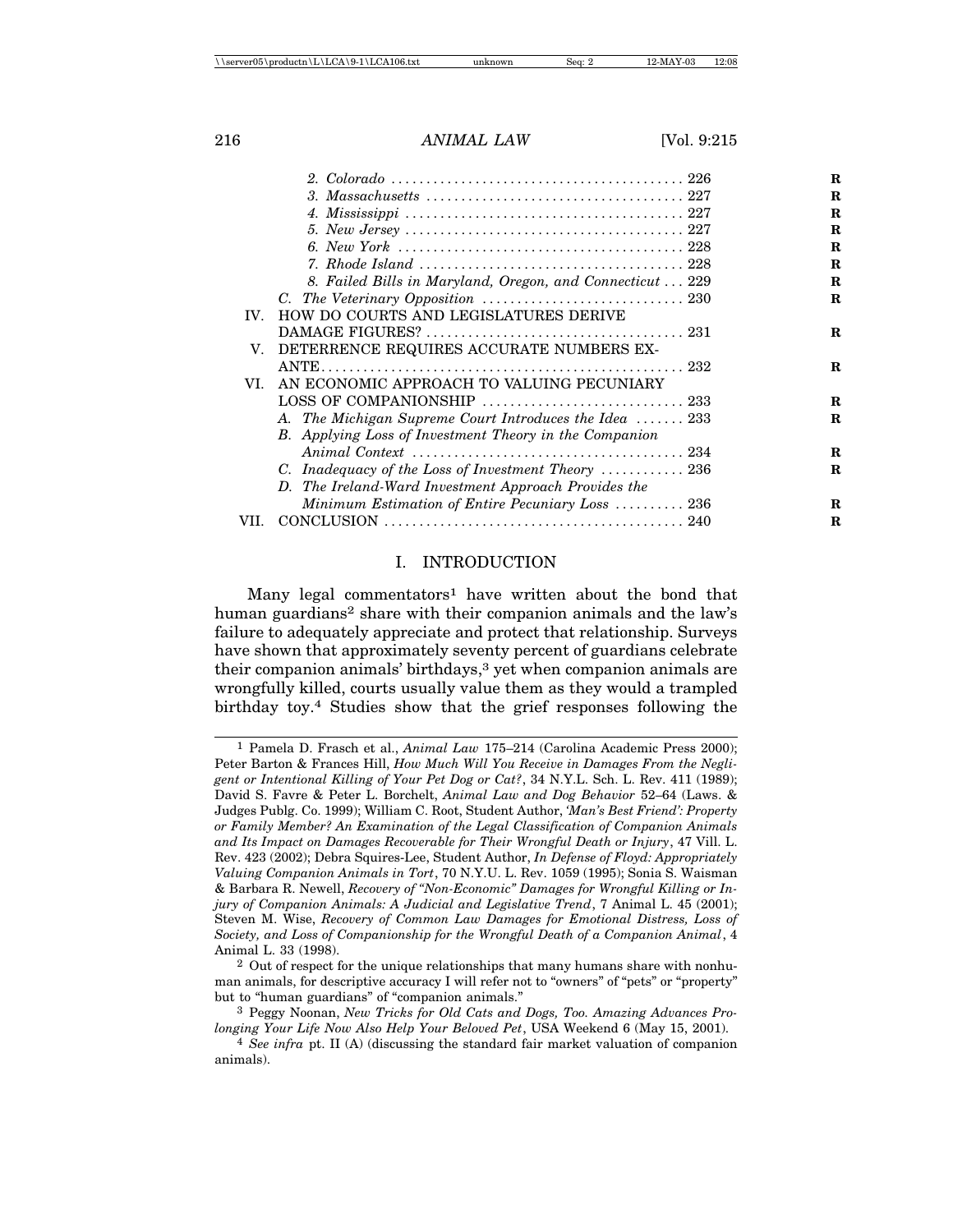death of a companion animal are comparable to those experienced upon the loss of a spouse, parent, or child,<sup>5</sup> yet courts compensate guardians as though they had lost fungible consumer items rather than unique companions.6 This failure to value companion animals at more than market value not only fails to compensate guardians sufficiently, but it also results in underestimation of accident costs. Consequently, mere market value inadequately deters the intentional and negligent killing of companion animals.7

This paper begins with a review of the various valuation concepts that American courts currently employ and that American legislatures are currently considering. It then highlights the importance of identifying accurate damage amounts before making decisions regarding the treatment of companion animals. Finally, this paper suggests an investment approach for estimating the minimum pecuniary value of companion animals—including their companionship.

#### II. CURRENT VALUATION CONCEPTS IN THE COURTS

#### *A. Fair Market Value and Consequential Damages*

Historically, to return an "owner" to her financial position prior to the loss of her "pet," courts have based damage awards on the fair market value of the fungible "property" at the time of its death, though courts vary in how expansively they view fair market value.8 In *Richardson v. Fairbanks N. Star Borough*, 9 a case famous for its frustrating facts, the Alaska Supreme Court reiterated the traditional award of fair market value for the wrongful death of a companion animal.10 After an unsuccessful search for their missing dog, the *Richardson* plaintiffs called the pound and were delighted to discover that Wizzard was there. The pound told the Richardsons they could pick up Wizzard before 5:00; the Richardsons arrived at 4:50 and saw Wizzard chained in the back of the pound, but employees told them that they had closed the pound. The next day the Richardsons left work early and arrived earlier, only to find out that the pound had killed their dog, in violation of a local ordinance that required pounds to hold animals for seventytwo hours.11 The employee in charge of the pound admitted liability caused by inaccurate record keeping. Thus, the sole issue at trial was

9 705 P.2d 454 (Alaska 1985).

10 *Id.* at 546.

11 *Id.*

<sup>5</sup> John Archer, *Why Do People Love Their Pets?*, 18 Evolution & Hum. Behavior 240 (1997).

<sup>6</sup> *See* Root, *supra* n. 1, at 438.

<sup>7</sup> *Infra* pt. V.

<sup>8</sup> *See Green v. Leckington*, 236 P.2d 335, 340 (Or. 1951) (setting aside a jury verdict of \$700 and entering a judgment for the plaintiff in the amount of \$250, where witness indicated that the fair market value of the plaintiff's dog was \$250 and the plaintiff testified that he valued his dog at \$1000); Robin C. Miller*, Damages for Killing or Injuring Dog*, 61 A.L.R.5th 635 (1998); Jay M. Zitter*, Recovery of Damages for Emotional Distress Due to Treatment of Pets and Animals*, 91 A.L.R.5th 545 (2001).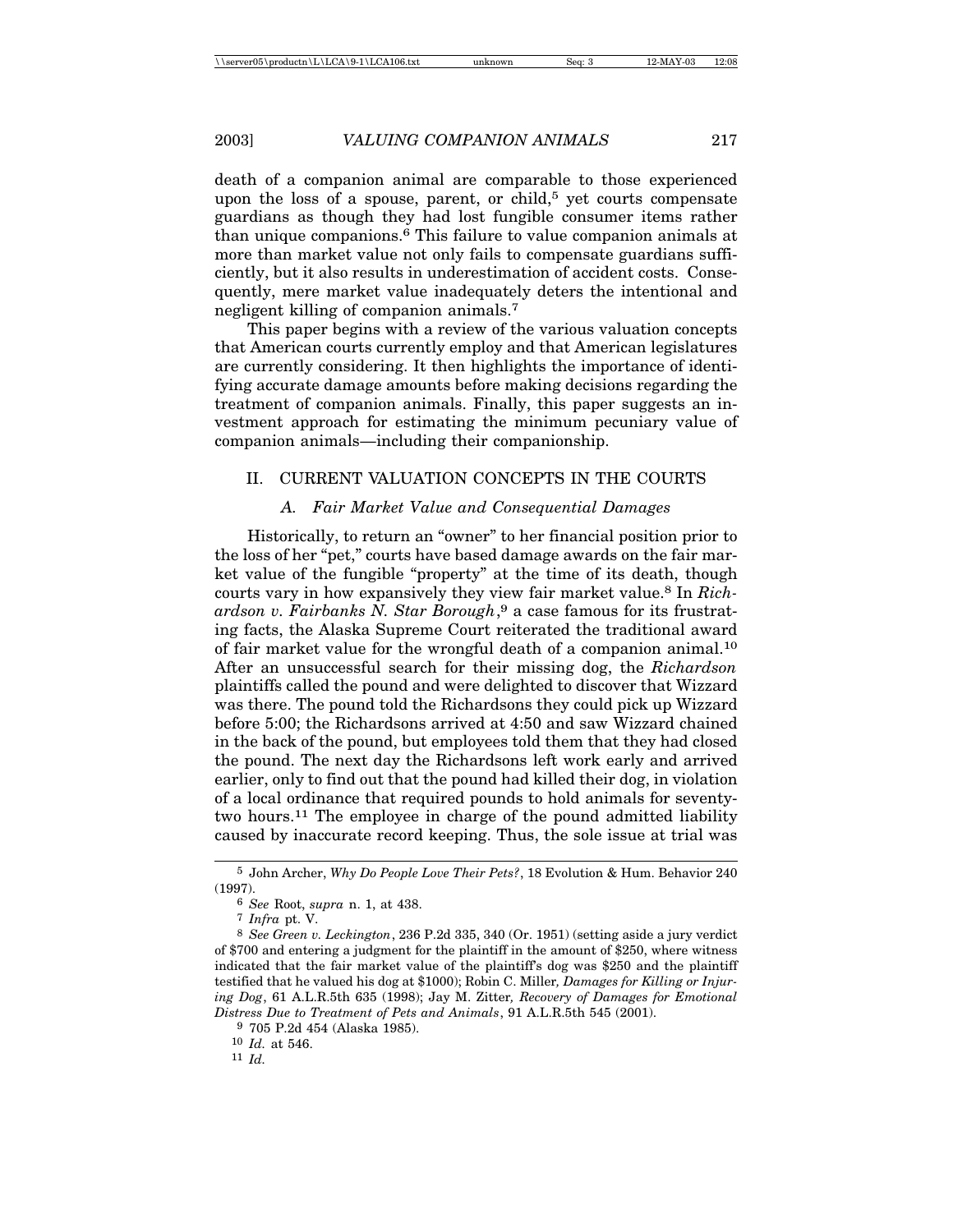Wizzard's value. Affirming the lower court's ruling concerning what the jury could consider when formulating damages, the Alaska Supreme Court held that the appropriate value was the market value of the dog at the time of death and not the owner's subjective estimation of the animal's value as a pet.12

The *Richardson* decision, however, did suggest that the pedigree and utility of a companion animal could inform the determination of the pet's fair market value.13 And other courts have allowed consideration of the animal's "age, health, breed, training, usefulness, and any special traits or characteristics of value," in addition to the purchase price, to blunt the harsh effect of strict reliance on fair market value.14 Indeed, one court treated age positively, in contrast to the notion of depreciation for other types of property, because "manifestly, a good dog's value increases rather than falls with age and training."15 Courts also have allowed recovery of normal and foreseeable consequential damages arising from an injury to a companion animal, such as veterinary expenses.16 Such veterinary expenses, however, must be reasonable, and some courts have held that the expenses cannot exceed the fair market value of the companion animal.<sup>17</sup>

#### *B. Actual or Intrinsic Value*

When a companion animal has no ascertainable market value, some courts have attempted to "assess the dog's actual value" to avoid limiting the damages to a nominal amount.18 For example, in *Brousseau v. Rosenthal*, 19 though the plaintiff's dog was a gift and was of mixed breed, a New York Civil Court "assess[ed] the dog's actual value to the owner." The court assessed both companionship value and protective value in its award of damages against the defendant veterina-

<sup>12</sup> *Id.*

<sup>13</sup> *Id.*

<sup>14</sup> *Stettner v. Graubard*, 368 N.Y.S.2d 683, 685 (N.Y. Town Ct. 1975); *see Demeo v. Manville*, 386 N.E.2d 917, 918 (Ill. App. Ct. 1979); *Animal Hosp. of Elmont, Inc. v. Gianfrancisco*, 418 N.Y.S.2d 992, 994–995 (Dist. Ct. 1979); *McDonald v. Ohio St. U. Veterinary Hosp*., 644 N.E.2d 750, 752 (Ohio Ct. Claims 1994); Barton & Hill, *supra* n. 1, at 414.

<sup>15</sup> *Brousseau v. Rosenthal*, 443 N.Y.S.2d 285, 287 (N.Y. Civ. Ct. 1980) (quoting *Stettner*, 368 N.Y.S.2d at 685).

<sup>16</sup> *Kaiser v. U.S.*, 761 F. Supp. 150, 156 (D.D.C. 1991); *Nichols v. Sukaro Kennels*, 555 N.W.2d 689, 692 (Iowa 1996); *Goldberg v. Ruckstuhl*, 408 S.2d 374, 374 (La. App. 1981); *Kurash v. Layton*, 598 A.2d 535, 537 (N.J. Super. L. Div. 1991); *Zager v. Dimilia*, 524 N.Y.S.2d 968, 970–971 (N.Y. Village Ct. 1988); Favre & Borchelt, *supra* n. 1, at 56–57.

<sup>17</sup> *Altieri v. Nanavati*, 573 A.2d 359, 361 (Conn. Super. Ct. 1989) ("Damages are generally limited to the market value of the dog, although other damages are sometimes allowed."); *Nichols*, 555 N.W.2d at 692; *Stettner*, 368 N.Y.S.2d at 684.

<sup>18</sup> *Brousseau*, 443 N.Y.S.2d at 286; *Jankoski v. Preiser Animal Hosp.*, 510 N.E.2d 1084, 1087 (Ill. App. 1987) (holding that the "concept of actual value to the owner may include some element of sentimental value in order to avoid limiting the plaintiff to merely nominal damages").

<sup>19</sup> 443 N.Y.S.2d 285 (N.Y. Civ. Ct. 1980).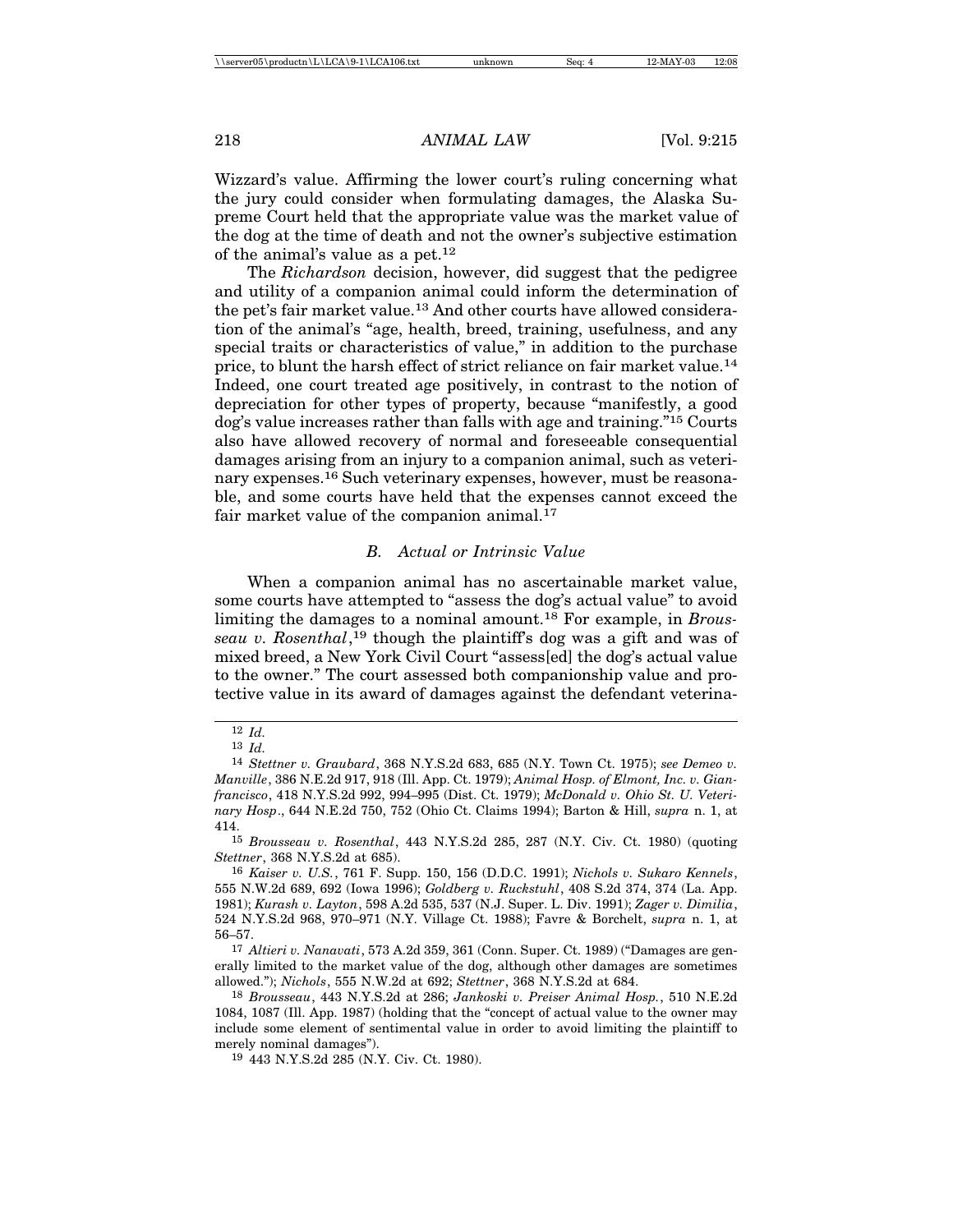rian, who could not explain how the healthy dog had died while boarding at his kennel.20

In *Bueckner v. Hamel*, 21 Justice Andell of the Texas Appellate Court wrote a separate opinion because he considered "the intrinsic or special value of domestic animals as companions and beloved pets" a more substantial basis than market value for affirming the plaintiff's recovery of damages from a hunter who had killed the plaintiff's dogs.22 Justice Andell explained that a bereaved pet owner should have the option of accepting either the market value or the special value (*i.e.*, the intrinsic value) of a beloved pet. He deemed the market value "inadequate for assessing the damages for the loss of domestic pets" as they "belong to a unique category of 'property' that neither statutory law nor caselaw has yet recognized."23 Justice Andell based his analysis on the reality of current society:

Society has long since moved beyond the untenable Cartesian view that animals are unfeeling automatons and, hence, *mere* property. The law should reflect society's recognition that animals are sentient and emotive beings that are capable of providing companionship to the humans with whom they live. In doing so, courts should not hesitate to acknowledge that a great number of people in this country today treat their pets as family members. Indeed, for many people, pets are the *only* family members they have.24

Justice Andell's opinion recognizes that companion animals are worth more than their mere market value.

#### *C. Punitive Damages*

When destructive treatment to a companion animal is malicious or outrageous, both statutes and caselaw allow for exemplary damages.25 In *La Porte v. Associated Independents, Inc.*, the Florida Supreme Court decided that it could properly consider a pet owner's mental suffering as an element of the punitive damages award.26 The *La Porte* plaintiff had tethered her miniature dachshund, Heidi, in the front yard when a garbage collector hurled an empty garbage can at the dog, laughed, and left.27 Heidi died as a result.28 The court found

26 *La Porte*, 163 S.2d at 268.

28 *Id*. at 268.

<sup>20</sup> *Id.* at 286.

<sup>21</sup> 886 S.W.2d 368 (Tex. Ct. App. 1994).

<sup>22</sup> *Id.* at 373 (Andell, J., concurring).

<sup>23</sup> *Id.* at 373, 377; *Corso v. Crawford Dog and Cat Hosp.*, 415 N.Y.S.2d 182, 183 (N.Y. Civ. Ct. 1979) (holding that "a pet is not just a thing but occupies a special place somewhere in between a person and a piece of personal property.").

<sup>24</sup> *Bueckner*, 886 S.W.2d at 377–378. (emphasis in original).

<sup>25</sup> Cal. Civ. Code § 3340 (West 1997); *Mitchell v. Heinrichs*, 27 P.3d 309, 312 (Alaska 2001) (recognizing that a plaintiff can recover punitive damages for the death of a companion animal but finding that the facts did not support such an action); *Richardson v. Fairbanks N. Star Borough*, 705 P.2d 454, 456 n. 1 (Alaska 1985) (same); *La Porte v. Associated Indeps., Inc.*, 163 S.2d 267, 269 (Fla. 1964).

<sup>27</sup> *Id*. at 267–268.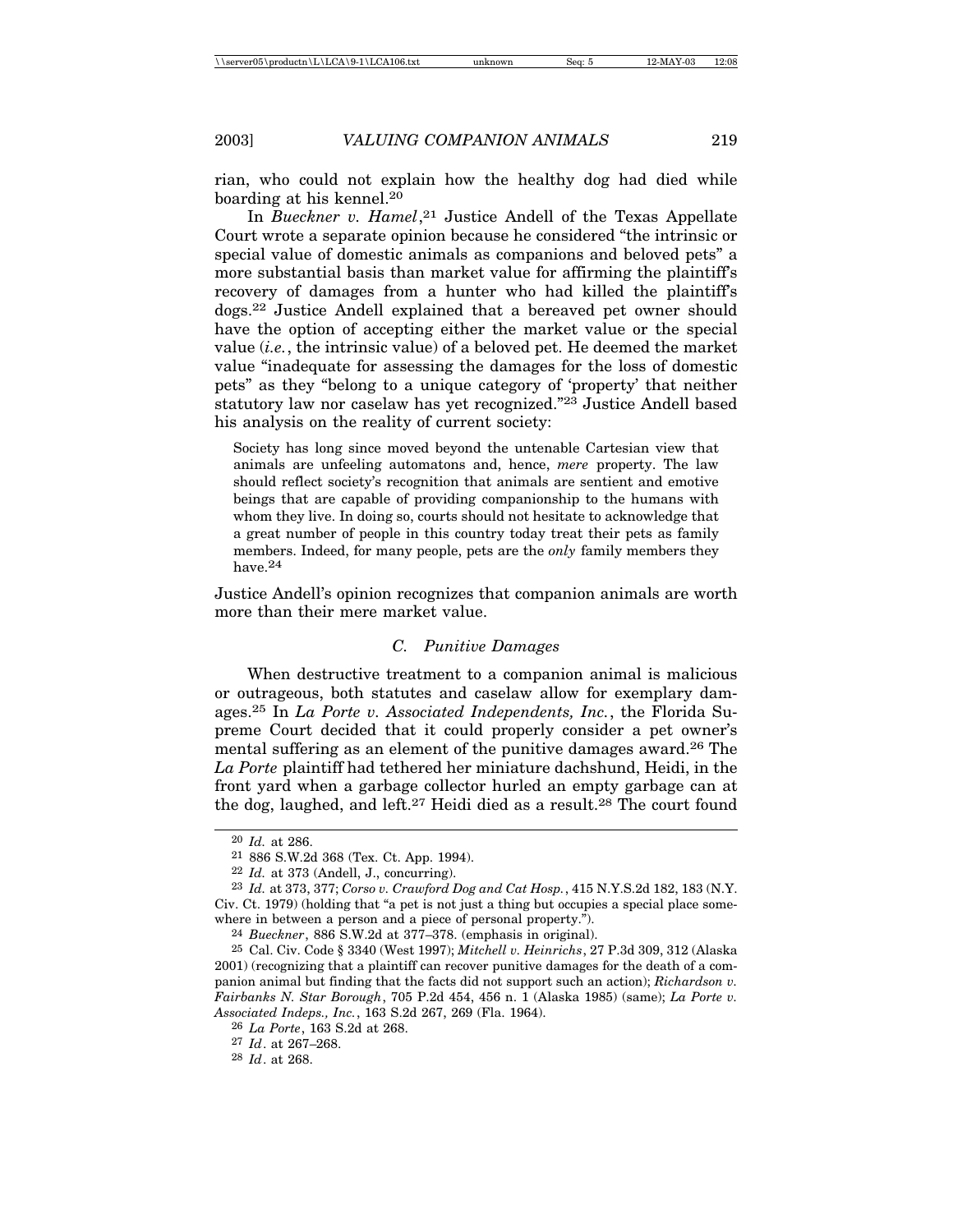that "the affection of a master for his dog is a very real thing and that the malicious destruction of the pet provides an element of damage for which the owner should recover, irrespective of the value of the animal."29 The court upheld an award of two thousand dollars in compensatory damages and one thousand dollars in punitive damages.30 The court's holding recognized that companion animals do have special value, unlike traditional "property," based on the value their guardians appropriately place on them.

## *D. Intentional Infliction of Emotional Distress*

The variety of ways with which courts have dealt with allegations of emotional distress caused by the loss of a companion animal reflect the tremendous variation in the states in their development of this cause of action more generally. In cases involving intentional harm, courts have not displayed the usual discomfort regarding the genuineness of emotional distress claims.31 Instead, some courts have ascribed additional value to companion animals and recognized the ability of companion animals to invoke legitimate emotional responses from their guardians, albeit as "property."32 Unfortunately, other courts have refused to recognize claims for intentional infliction of emotional distress, when harm to companion animals is the source of the distress.<sup>33</sup>

Two recent appellate level decisions recognized claims for intentional infliction of emotional distress based on harm to companion animals. In *Brown v. Muhlenberg*, 34 the Third Circuit decided that Pennsylvania courts would recognize a claim for intentional infliction

33 *Johnson v. Douglas*, 734 N.Y.S.2d 847, slip op. at 847 (N.Y. 2001) (affirming the lower court's decision that because a dog is personal property, "[i]t is well established that a pet owner in New York cannot recover damages for emotional distress caused by the *negligent* killing of a dog" though the lower court repeatedly referred *to negligent or malicious* destruction of a dog) (emphasis added) (citing *Gluckman v. Am. Airlines, Inc.*, 844 F. Supp. 151, 157 (S.D.N.Y. 1994) (dismissing action for intentional infliction of emotional distress because there was no evidence that American Airlines, in causing the death of the plaintiff's dog, directed such conduct intentionally at the plaintiff; but not dismissing the notion of intentional infliction of emotional distress based on harm to a companion animal). *But see Brown v. Muhlenberg Township*, 269 F.3d 205, 218–219 (3d Cir. 2001) (deciding that Pennsylvania courts recognize a claim for intentional infliction of emotional distress based upon the killing of a pet and distinguishing *Miller v. Peraino*, 626 A.2d 637, 640 (Pa. Super. 1993) (no intent to inflict emotional distress on dog's owners).

34 269 F.3d 205 (3d Cir. 2001).

<sup>29</sup> *Id*. at 269.

<sup>30</sup> *Id*.

<sup>31</sup> Wise, *supra* n. 1, at 63.

<sup>32</sup> *Mitchell v. Heinrichs*, 27 P.3d 309, 312 (Alaska 2001); *Richardson v. Fairbanks N. Star Borough*, 705 P.2d 454, 456 n. 1 (Alaska 1985); *La Porte*, 163 S.2d at 269; *Gill v. Brown*, 695 P.2d 1276, 1277–1278 (Idaho Ct. App. 1985) (allowing damages for intentional infliction of emotional distress caused by defendant shooting and killing the plaintiffs' pet donkey).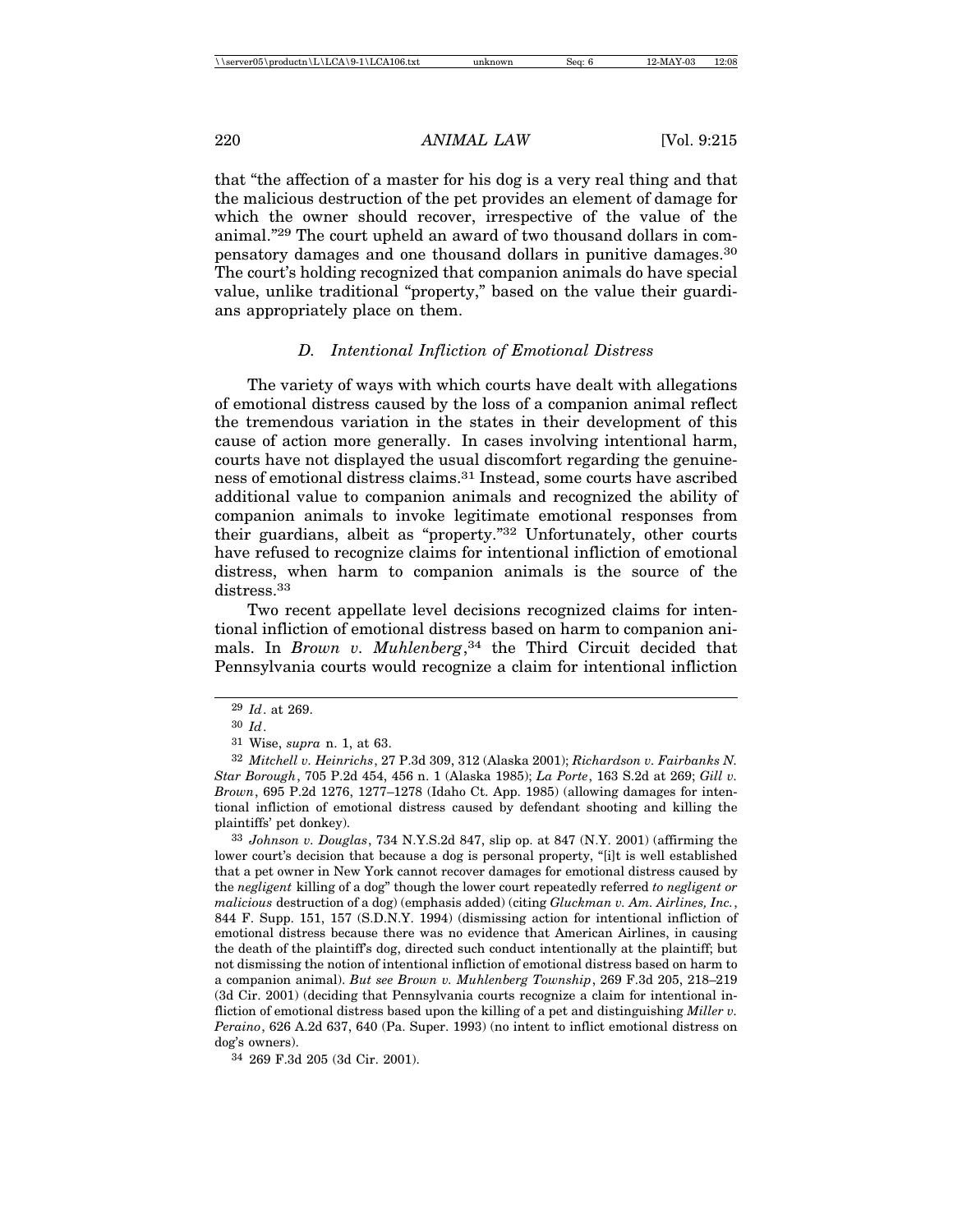of emotional distress based on the killing of a companion animal.35 The defendant police officer, who had shot the plaintiff's Rottweiler after it had strayed from the plaintiff owner's yard, argued "[that] the killing of a pet under any circumstances would not be recognized by Pennsylvania courts as extreme or outrageous."36 But the Third Circuit rejected that contention and held that owners can suffer severe emotional distress when their pets are ill treated:

Given the strength of community sentiment against at least extreme forms of animal abuse and the substantial emotional investment that pet owners frequently make in their pets, we would not expect the Supreme Court of Pennsylvania to rule out all liability predicated on the killing of a pet. More specifically, we predict that the Pennsylvania courts would permit a trier of fact to return a verdict for the plaintiff in an intentional infliction of emotional distress case where it is shown that a police officer's attention was called to the severe emotional distress of the pet's owner, he hesitated before shooting, and he then attempted to fire five bullets into the pet within the owner's view and without justification. In such cases, the malicious behavior is directed to the owner as well as to the pet, with the potential for serious emotional injury to the owner being readily apparent.37

Recognizing that "malicious behavior is directed to the owner" when a pet is shot, the court acknowledged that pet owners make a "substantial emotional investment" in their pets.38

While the *Brown* court focused on human impact, the court in *Burgess v. Taylor*39 focused on the conduct of the offender in defining the parameters of intentional infliction of emotional distress.40 In *Burgess*, the Kentucky Court of Appeals held that the tort of intentional infliction of emotional distress applied to the conversion and slaughter of pet horses, reasoning that "the conduct of the offender rather than the subject of the conduct determine[d] whether the conduct was outrageous."41 In *Burgess*, the plaintiff had owned her horses, P.J. and Poco, for thirteen and fourteen years, respectively. Because of medical problems, it became difficult for the plaintiff physically to care for her horses. The defendants, who had a farm with horses of their own, said they were willing to take care of the horses in exchange for the enjoyment of having them; the plaintiff would retain ownership and could visit whenever she liked.42 But within days, the defendants sold the horses for slaughter and then lied to the plaintiff about the horses' whereabouts. The jury awarded the plaintiff \$1,000 representing the fair market value of her pet horses, \$50,000 in compensatory damages for the intentional infliction of emotional distress, and \$75,000 in puni-

38 *Id.*

<sup>35</sup> *Id.* at 218–219.

<sup>36</sup> *Id*. at 218.

<sup>37</sup> *Id.* at 218–219.

<sup>39</sup> 44 S.W.3d 806 (Ky. App. 2001).

<sup>40</sup> *Id.* at 809.

<sup>41</sup> *Id.*

<sup>42</sup> *Id*.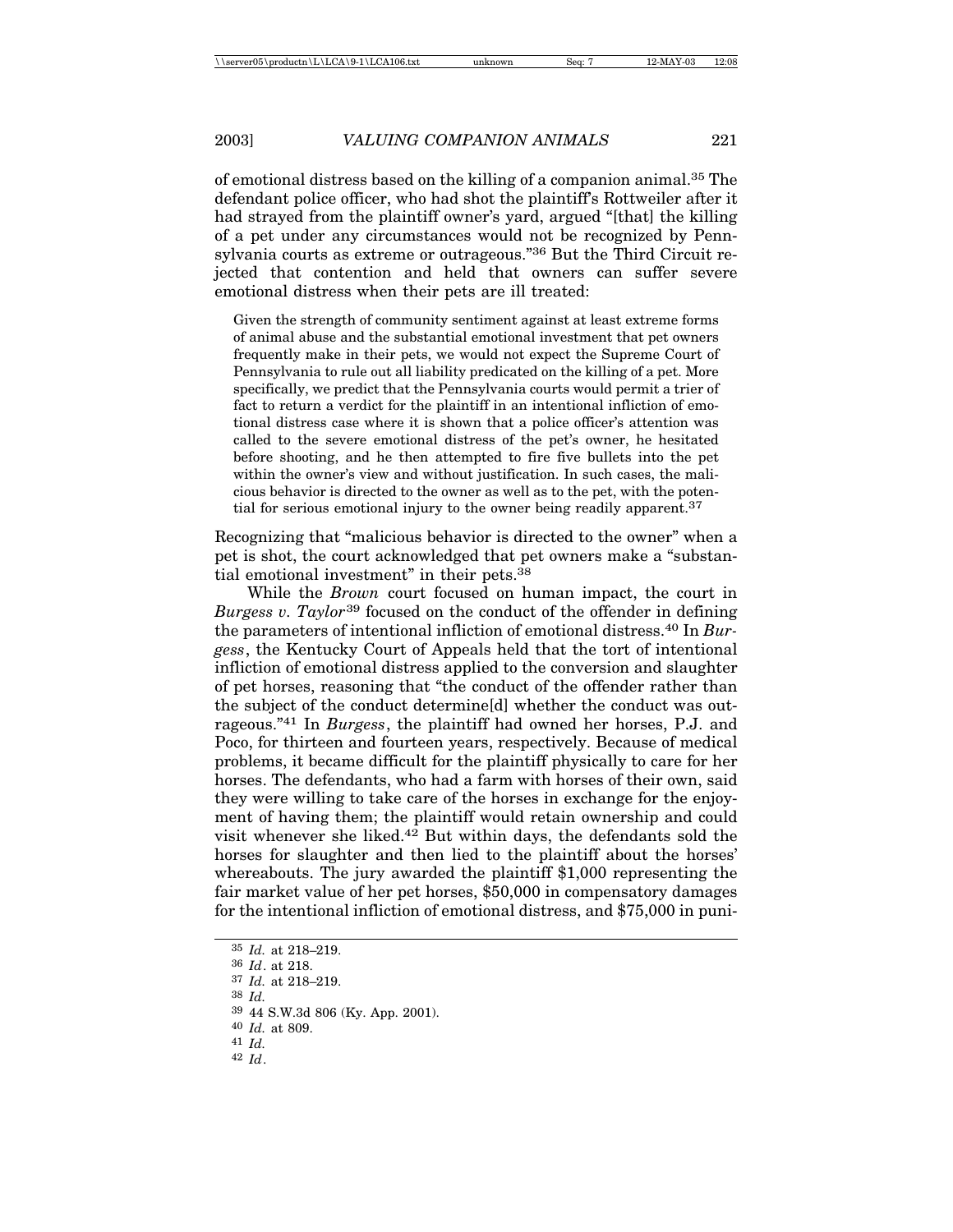tive damages, for a total of \$126,000.<sup>43</sup> On appeal, the defendants contended that damages should have been limited to the market value of the horses and emotional damages excluded.44 The Kentucky Court of Appeals disagreed and affirmed the original award, holding that "the tort of the intentional infliction of emotional distress depends on the facts of the case as to the offender's conduct and not to the subject of said conduct."45 Thus, both the *Brown* and *Burgess* courts fashioned rules for intentional infliction of emotional distress that allowed recovery for the mistreatment of companion animals. These rules extend recovery for the loss of a companion animal beyond the traditionally applied fair market value, at least where the harm was intentional.

### *E. Negligent Infliction of Emotional Distress*

When a companion animal is harmed by negligence, the responses of courts in various jurisdictions fall on a wide spectrum. Some foreclose destruction of property from serving as the basis for an emotional distress claim at all.<sup>46</sup> Others condition recovery on certain factors, including the following: (1) the plaintiff suffered physical injuries as well;<sup>47</sup> (2) the plaintiff was in the zone of danger;<sup>48</sup> (3) the plaintiff observed the accident or injury;<sup>49</sup> $(4)$  the plaintiff manifested physical injuries from the emotional distress;<sup>50</sup> and/or  $(5)$  the plaintiff shared a certain familial relationship with those injured.<sup>51</sup> Finally, some courts simply require reasonableness and foreseeability when allowing a claim for negligent infliction of emotional distress, as the Hawaii Supreme Court did in *Campbell v. Animal Quarantine Station*. 52

In *Campbell*, a state agency transported Princess, the family dog of nine years, to a private hospital on a hot day. The agency put Princess in an unventilated van with direct exposure to the sun. She died of

<sup>43</sup> *Id.* at 810.

<sup>44</sup> *Id.* at 812.

<sup>45</sup> *Id.* at 813.

<sup>46</sup> *Roman v. Carrol*, 621 P.2d 307, 308 (Ariz. App. 1980) (affirming denial of recovery for emotional distress plaintiff experienced from witnessing St. Bernard attack her poodle); *Fackler v. Genetzky*, 595 N.W.2d 884, 892 (Neb. 1999); *Johnson v. Douglas*, 734 N.Y.S.2d 847, slip op. at 847 (N.Y. 2001); *Rabideau*, 627 N.W.2d at 798.

<sup>47</sup> *Fowler v. Ticonderoga*, 131 A.D.2d 919, 921 (N.Y. App. Div. 1987) (denying recovery for mental distress to guardian of dog who was shot and killed by dog control officer).

<sup>48</sup> *Id.*

<sup>49</sup> *Nichols v. Sukaro Kennels*, 555 N.W.2d 689, 691 (Iowa 1996) (denying recovery for emotional distress to guardians of poodle whose left front leg and shoulder blade were torn off by kennel owner's dog).

<sup>50</sup> *Gill v. Brown*, 695 P.2d 1276, 1277 (Idaho Ct. App. 1985) (denying recovery for negligent infliction of emotional distress to guardians of a donkey who was shot and killed by defendant).

<sup>51</sup> *Nichols*, 555 N.W.2d at 691; *Harabes v. Barkery, Inc*., 791 A.2d 1142, 1146 (N.J. Super. L. Div. 2001); *Fowler*, 131 A.D.2d at 921; *Rabideau v. City of Racine*, 627 N.W.2d 795, 798 (Wis. 2001).

<sup>52</sup> 632 P.2d 1066, 1068 (Haw. 1981); *see also Knowles Animal Hosp. v. Wills*, 360 S.2d 37, 39 (Fla. Dist. App. 1978).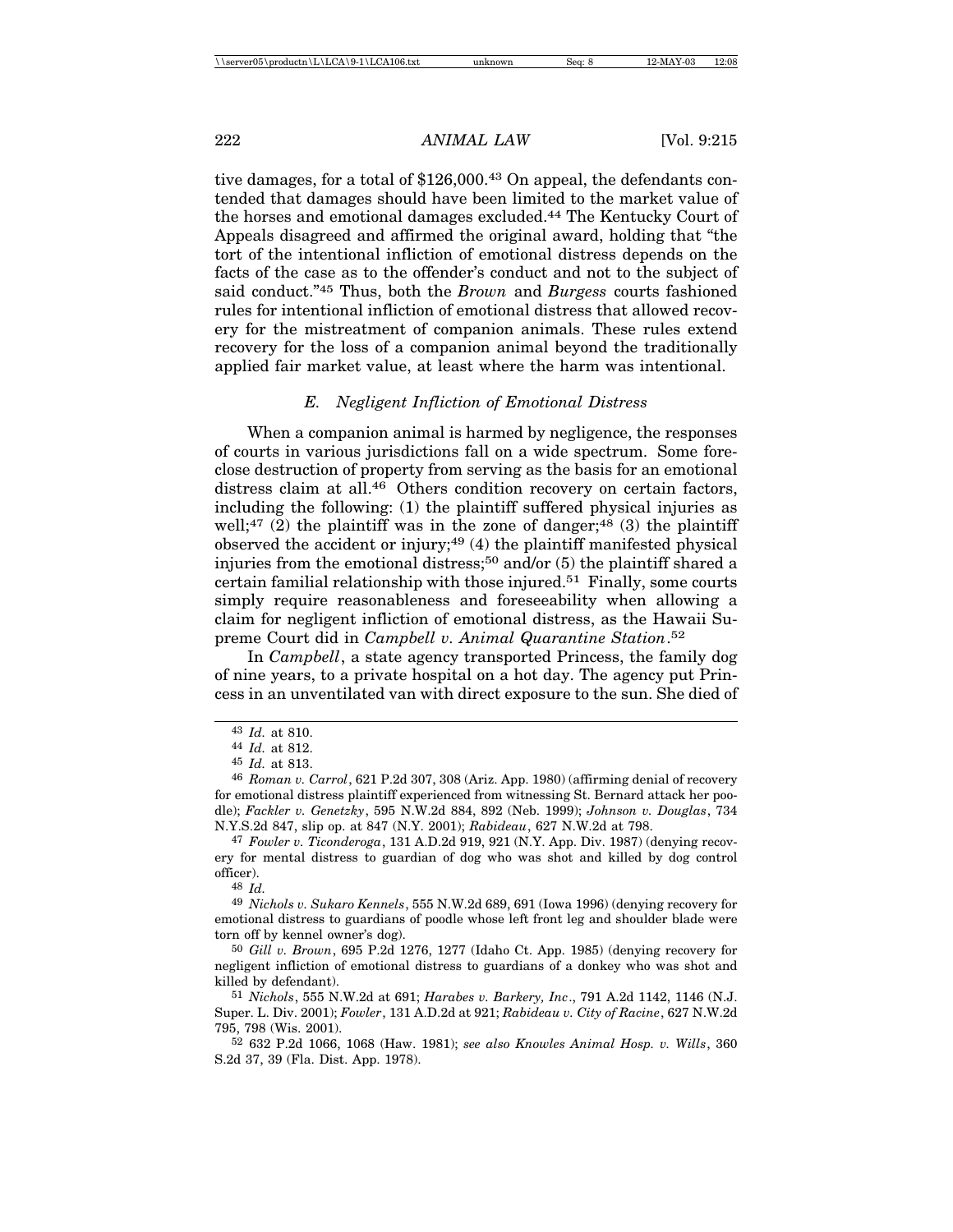heat prostration shortly after arriving at the pet hospital. Though plaintiffs did not substantiate their claims with expert medical testimony, they presented evidence about their relationship with Princess, including her role in the family's daily routine. The trial court also heard evidence that the family cried upon hearing the news of Princess's death and was preoccupied with her death for weeks.53 The Hawaii Supreme Court upheld the one thousand dollar emotional distress award based on the foreseeability of Princess's death and the unreasonableness of the state agency's actions.<sup>54</sup>

#### *F. Loss of Companionship*

The idea of awarding loss of companionship for the loss of a pet originated from consideration of the "intrinsic"55 financial value of a companion animal. For example, when awarding damages for the actual value of the dog in *Brousseau*, the judge admonished that it "would be wrong not to acknowledge the *companionship* and protection that Ms. Brousseau lost with the death of her canine companion of eight years."56 The court went on to note that "[t]he difficulty of pecuniarily measuring this loss does not absolve defendant of his obligation to compensate plaintiff for that loss, at least to the meager extent that money can make her whole."57 Some animal advocates believe that the concept of loss of companionship for the death of a companion animal has the potential to evolve into a separate cause of action for noneconomic damages.58 Even the Vermont Supreme Court commented that a pet's "worth is not primarily financial, but emotional; its value derives from the animal's *relationship* with its human companions."59 While this language focuses on the relationship between companion animals and their guardians, courts have rejected loss of companionship as an independent cause of action.<sup>60</sup> Courts have based

58 Wise, *supra* n. 1, at 61–62; Favre & Borchelt, *supra* n. 1, at 56–57.

<sup>53</sup> *Campbell*, 632 P.2d at 1067.

<sup>54</sup> *Id.* at 1068.

<sup>55</sup> *See supra* pt. II (B) (discussing cases that address an animal's actual or intrinsic value).

<sup>56</sup> *Brousseau v. Rosenthal*, 443 N.Y.S.2d 285, 286–287 (N.Y. Civ. Ct. 1980) (emphasis added).

<sup>57</sup> *Id*. at 287.

<sup>59</sup> *Morgan v. Kroupa*, 702 A.2d 630, 633 (Vt. 1997) (emphasis in original) (noting that modern courts have recognized that "pets generally do not fit neatly within traditional property law principles" because "a pet is not just a thing but occupies a special place somewhere in between a person and a piece of personal property") (quoting *Corso v. Crawford Dog and Cat Hosp.*, 415 N.Y.S.2d 182, 183 (N.Y. Civ. Ct. 1979).

<sup>60</sup> *But see* In Defense of Animals, *Court Allows Family to Pursue Arguments That View Animals as Having Value Beyond That of Mere Property and Commodities* <http:// www.idausa.org/news/newsarchives/news\_brock012601.html> (accessed Apr. 5, 2003) (indicating that ex-NFL player Stan Brock and his family have filed \$300,000 civil suit seeking damages for a loss of companionship due to the killing of their two companion animals); Geordie L. Duckler & Dana M. Campbell, *Nature of the Beast: Is Animal Law Nipping at Your Heels?*, 61 Or. St. B. Bull. 15, 17 (June 2001) (reporting that the loss of companionship "tort was given its first official imprimatur of approval" by Washington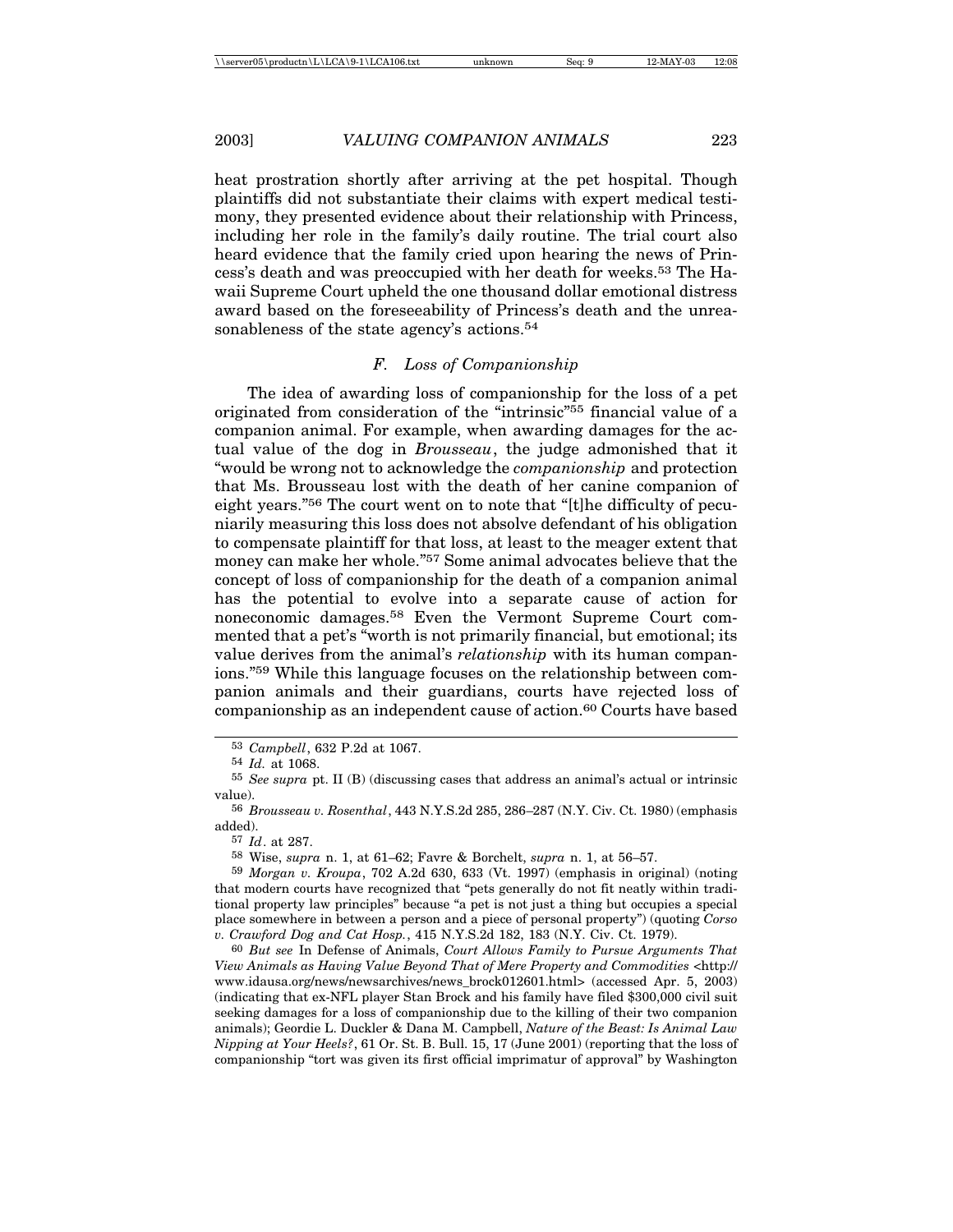their rejections on either the companion animal as property syllogism, which *ergo* prevents recovery for loss of companionship,<sup>61</sup> or because a state wrongful death statute prevents recovery of emotional distress and loss of companionship for the loss of child or spouse, so *a fortiori* there is no recovery for an animal.62

#### *G. Courts Suggest State Legislative Action is the Answer*

Courts that have heard cases involving companion animal loss have been sympathetic, even when refusing to recognize certain claims. For example, the Wisconsin Supreme Court in *Rabideau* noted that it was "uncomfortable with the law's cold characterization of a dog . . . as mere 'property'":

Labeling a dog "property" fails to describe the value human beings place upon the companionship that they enjoy with a dog. A companion dog is not a fungible item, equivalent to other items of personal property. A companion dog is not a living room sofa or dining room furniture. This term inadequately and inaccurately describes the relationship between a human and a dog.63

In her concurring opinion, Chief Justice Shirley Abrahamson suggested that a state statute allowing for noneconomic damages "allows the legislature to make a considered policy judgment regarding the societal value of pets as companions and to specify the nature of the damages to be awarded in a lawsuit."64 Similarly, in *Koester*, the Michigan Court of Appeals "recognized that domesticated pets have value and sentimentality associated with them which may not compare with that of other personal property," but said they could not "create for pet owners an independent cause of action for loss of companionship. . . . Al-

63 *Rabideau v. City of Racine*, 627 N.W.2d 795, 798 (Wis. 2001).

County Circuit Court in Oregon in a pending civil case when Judge Marco Hernandez allowed the claim to go forward to trial for the first time anywhere in the nation; *Brock v. Rowe*, No. C002535CV (Wash. Co. Cir. Ct., Or., filed Sept. 9, 2000) (finding support for the claim in dicta from *Norwest v. Presbyterian Intercommunity Hosp.*, 652 P.2d 318, 327 (Or. 1982), where the court explained that "a child might well have a cause of action for solely emotional distress if someone, in order to cause that distress, injured not the child's parents but a favorite family pet").

<sup>61</sup> *Gluckman v. Am. Airlines, Inc.*, 844 F. Supp. 151, 158 (S.D.N.Y. 1994) (explaining that loss of companionship in New York is a "means for assessing the 'intrinsic' value of the lost pet when the market value cannot be determined," but is not an independent cause of action); *Soto v. U.S.*, 2001 U.S. Dist. LEXIS 10743 at \*8 (W.D. Mich. July 23, 2001); *Koester v. VCA Animal Hosp*., 624 N.W.2d 209, 211 (Mich. App. 2000); *Jankoski v. Preiser Animal Hosp.*, 510 N.E.2d 1084, 1086–1087 (Ill. App. 1987); *Daughen v. Fox*, 539 A.2d 858, 865 (Pa. Super. 1988) ("Under no circumstances, under the law of Pennsylvania, may there be recovery for loss of companionship due to the death of an animal.").

<sup>62</sup> *Harabes v. Barkery, Inc*., 791 A.2d 1142, 1146 (N.J. Super. L. Div. 2001) (explaining that New Jersey's wrongful death statute did allow for nonemotional, pecuniary loss of companionship of a child damages, such as the price paid for the services of "companions" hired by the aged or infirm; assuming that companion animals have only emotional and not pecuniary value in an analogous context).

<sup>64</sup> *Id.* at 807 (Abrahamson, C.J., concurring).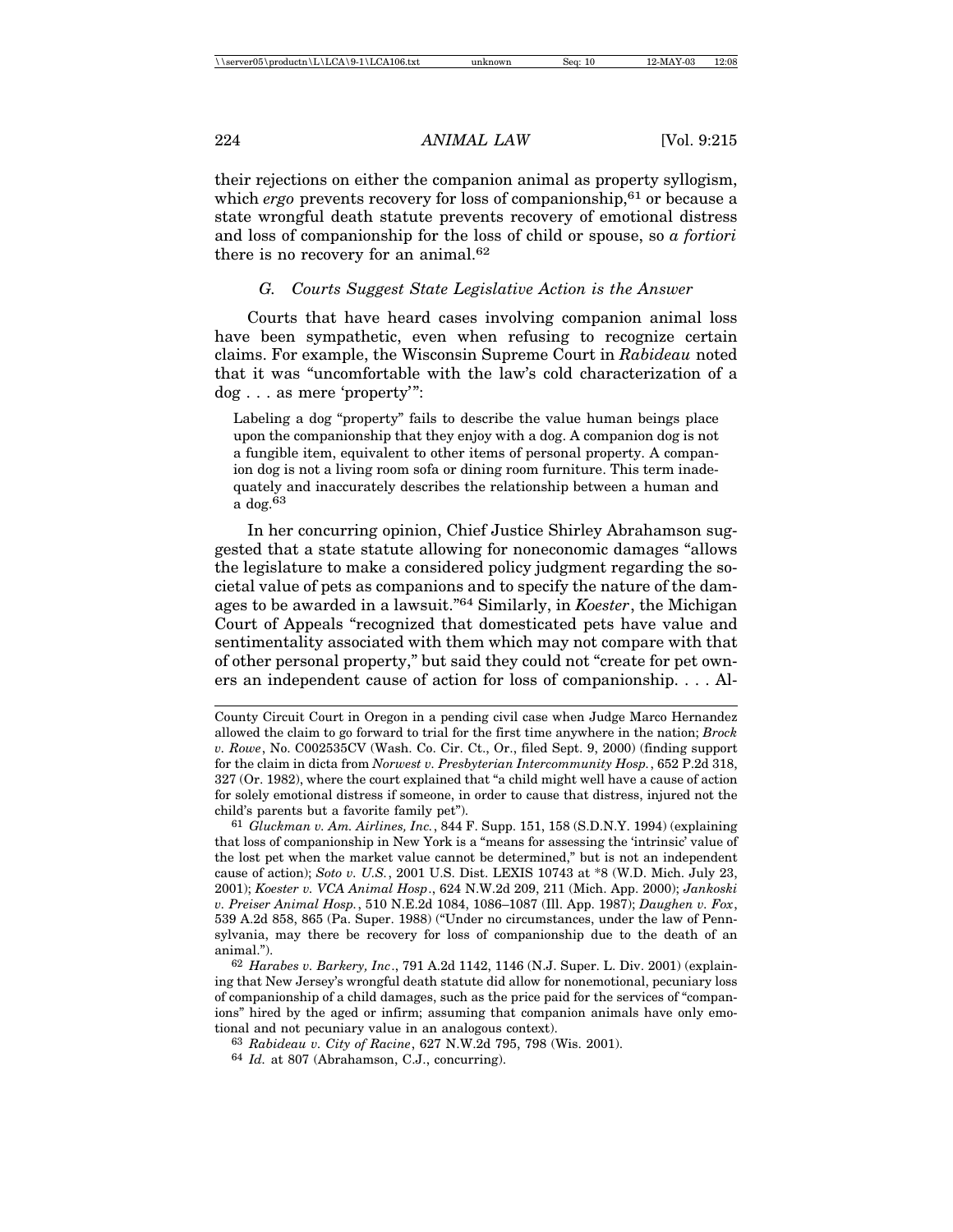though this Court is sympathetic to plaintiff's position, we defer to the legislature to create such a remedy."65 Moreover, the court provided insight as to why the legislature should so act:

[P]laintiff and others are free to urge the Legislature to visit this issue in light of public policy considerations, including societal sentiment and treatment of pets, and the prospect of public perception that Michigan law does not provide a just and fair remedy to pet owners who pay veterinarians to perform specialized services for their pets with the legitimate expectation that their pets will receive the appropriate treatment, but instead suffer when their pets are further or fatally injured because of a veterinarian's negligence.66

Frustrated by court awards limited to fair market value—though some sympathetic courts have pushed such limits—guardians of companion animals are seeking relief from their legislatures.

## III. LEGISLATIVE ACTION PROVIDING FOR DAMAGES FOR THE LOSS OF A COMPANION ANIMAL

### *A. Tennessee's T-Bo Act of 2000*

Tennessee was the first state to pass a statute allowing noneconomic damages to compensate an owner for the loss of a pet, whether caused by intentional or negligent acts.<sup>67</sup> The statute allows recovery for the "reasonably expected society, companionship, love and affection of the pet."68 Senator Steve Cohen sponsored the bill after a dog killed his Shih Tzu named T-Bo in August 1999. Senator Cohen explained that without such a statute damage awards are insufficient:

[T]he only damages you get for your losses are for your repairs, as if it were a clock or desk, or replacement, a new dog. If you have a mutt, you collect nothing. . . . It's a great loss if you've lost a pet, and that . . . should be compensated in the law.69

The Tennessee statute, however, limits damages to four thousand dollars for the death of a pet,<sup>70</sup> does not include any companion animals other than cats and dogs in the definition of "pet,"71 and provides exemptions for nonprofit entities, government agencies, veterinarians, and rural areas.72 Legal commentators have noted the lack of explicit

<sup>65</sup> *Koester*, 624 N.W.2d at 211 (explaining, "[t]here is no Michigan precedent that permits the recovery of damages for emotional injuries allegedly suffered as a consequence of property damage").

<sup>66</sup> *Id.*

<sup>67</sup> Tenn. Code Ann. § 44-17-403 (2000); 2000 Tenn. Pub. Acts, ch. 762, §1.

<sup>68</sup> Tenn. Code Ann. § 44-17-403 (2000); 2000 Tenn. Pub. Acts, ch. 762, §1.

<sup>69</sup> Waisman & Newell, *supra* n. 1, at 69–70 (citing Bonna M. De La Cruz, *Bill May Boost Damage Claims for Owners of Deceased Pets*, The Tennessean B5 (Feb. 10, 2000)).

<sup>70</sup> Tenn. Code Ann. § 44-17-403(c) (explicating that limits on noneconomic damages in § 44-17-403(a) "shall not apply to causes of action for intentional infliction of emo-

tional distress or any other civil action other than the direct and sole loss of a pet"). 71 *Id.* § 44-17-403(b).

<sup>72</sup> *Id.* § 44-17-403(e)–(f).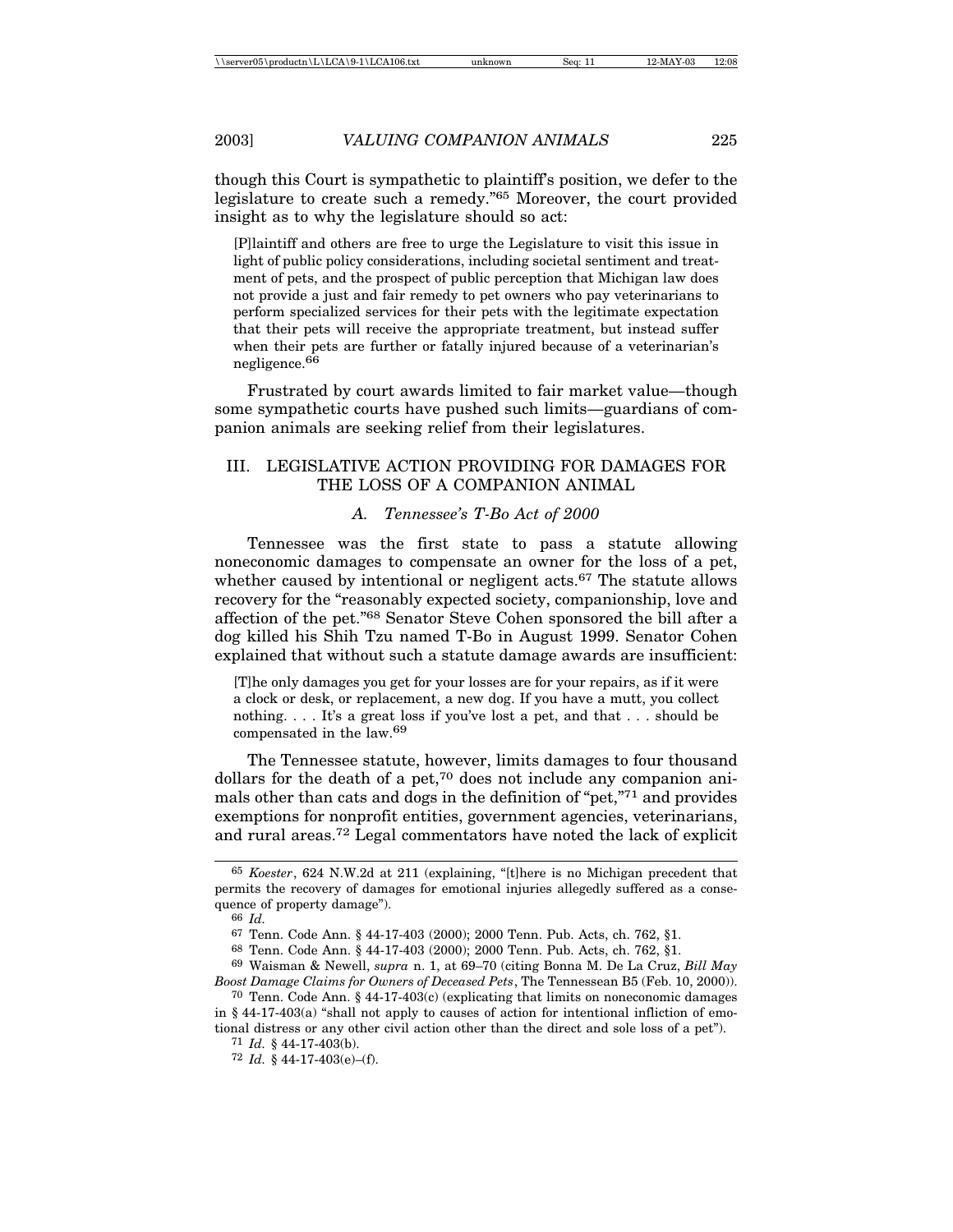authorization for other reasonable damages, such as burial expenses, punitive damages, or for the recovery of attorney's fees and costs.73

#### *B. Proposed Legislation in Other States*

#### *1. California*

The proposed California bill, introduced on February 13, 2003, would also allow up to four thousand dollars in noneconomic damages as "compensation for the loss of the reasonably expected society, companionship, love, and affection of the pet."74 But the bill contains significant limitations. Damages resulting from negligence "may be awarded only if the death or fatal injury occurred on the property of the deceased pet's owner or caretaker or while under the control and supervision of the deceased pet's owner or caretaker."75 The bill would not apply in rural areas or to nonprofit entities or government agencies "acting on behalf of public health or welfare or animal welfare."76 It would exempt anyone who killed "a dog or other animal that has killed, worried, or wounded any animal."77 And it would not apply in "[a]ctions against a licensed veterinarian for professional negligence."78

#### *2. Colorado*

On January 31, 2003, the Colorado legislature introduced a unique bill that applies only to "companion cats and dogs" but allows noneconomic damages of up to one hundred thousand dollars.79 In stark contrast to the states that have specifically exempted veterinary malpractice from their legislation, Colorado's bill explicitly applies both to any person "who tortures, needlessly torments, or needlessly kills a companion dog or cat" and to any veterinarian whose negligence "causes injury or death to a companion dog or cat."80 Recognizing "society's favorable attitude toward companion dogs and cats," the bill declares that "[c]ompanion dogs and cats often are treated as members of a family, and an injury to or the death of a companion dog or cat is psychologically significant and often devastating to the owner."81 The drafters designed the bill to deter such harm by providing adequate compensation to people whose companion cats or dogs are injured or killed.82

<sup>73</sup> Waisman & Newell, *supra* n. 1, at 70.

<sup>74</sup> Cal. Sen. 225, 2003–2004 Leg., Reg. Sess. (Feb. 13, 2003).

<sup>75</sup> *Id.*

<sup>76</sup> *Id*.

<sup>77</sup> *Id.* 78 *Id.*

<sup>79</sup> Colo. H. 1260, 64th Gen. Assembly, 1st Reg. Sess. (Jan. 31, 2003).

<sup>80</sup> *Id.*

<sup>81</sup> *Id.*

<sup>82</sup> *Id.*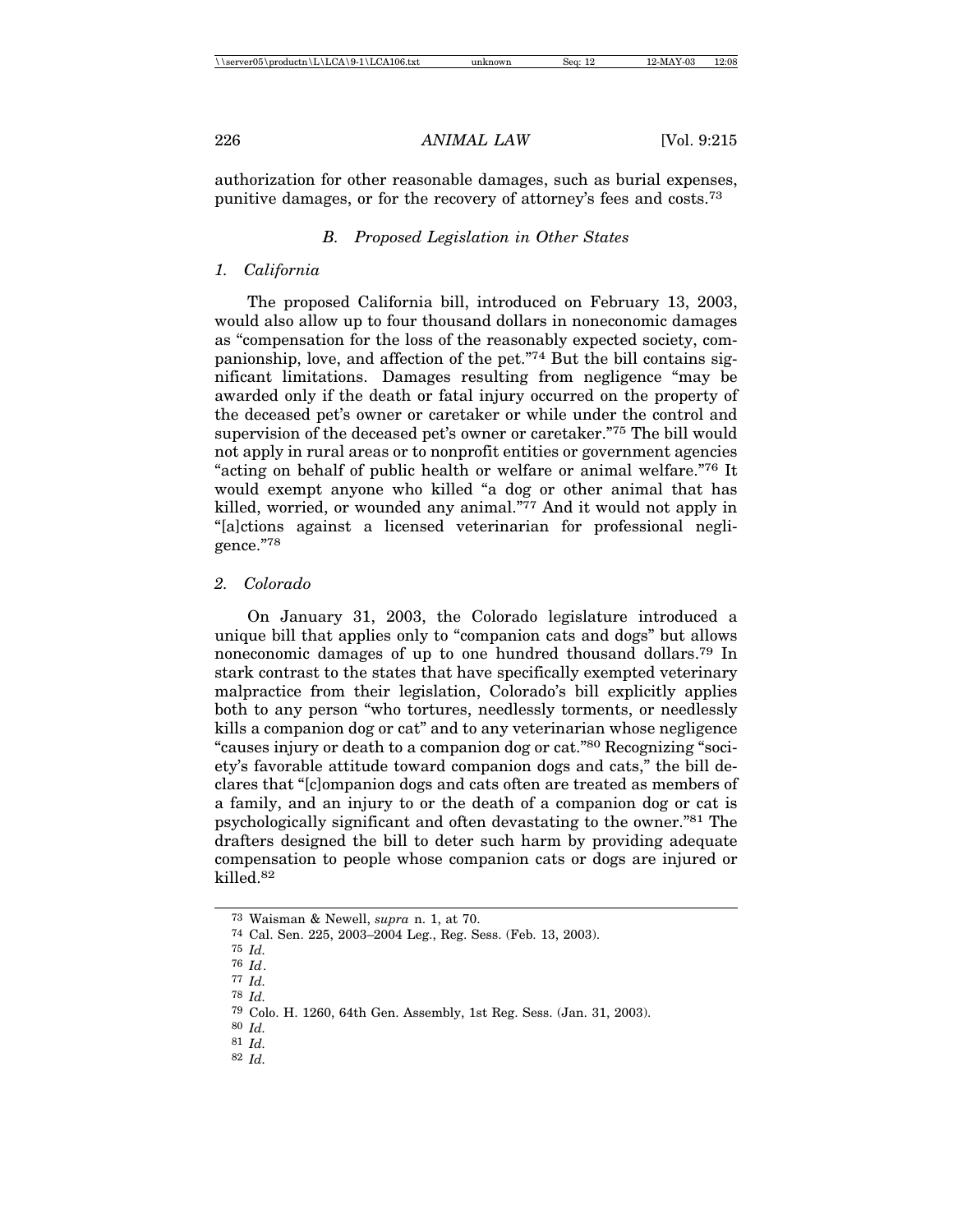*3. Massachusetts*

On July 12, 2001, Massachusetts State Senator James P. Jajuga introduced a bill providing for companion animal damages.83 After introduction to the Joint Committee on Criminal Justice on July 12, 2001, the bill was discharged to the Joint Committee on Judiciary on January 14, 2002.84 The drafters formulated the bill differently from other proposed legislation in that it does not refer to noneconomic damages. Instead, it includes in the fair monetary value of a deceased companion animal "damages for the loss of the reasonably expected society, companionship, comfort, protection and services of the deceased animal to his or her human companions."85 The bill places no dollar limit on the amount of damages and a minimum punitive damages award of two thousand five hundred dollars applies when "willful, wanton, or reckless act[s] or omission[s]" cause the injury or death.<sup>86</sup> The bill also provides for burial expenses, attorney's fees and court costs, and other reasonable expenses.87 State Senator Steven A. Baddour reintroduced the bill in the 2003 legislative session as Senate Bill 932.<sup>88</sup>

#### *4. Mississippi*

Originally introduced in the 2002 legislative session as Mississippi House Bill 220,<sup>89</sup> House Bill 84<sup>90</sup> was reintroduced on January 7, 2003. It would impose up to five thousand dollars in liability upon one who negligently or intentionally kills a "domesticated pet." The damages are intended to compensate "for the owner's loss of companionship and affection of the pet."91

#### *5. New Jersey*

New Jersey's Assembly Bill 3339, introduced February 13, 2003, would allow the owner of a domesticated companion animal "to recover damages against anyone who commits "an act of cruelty" to the animal.92 A court can award damages for "loss of companionship" or "emotional distress," but it must cap the damages for loss of companionship at five hundred dollars.<sup>93</sup>

<sup>83</sup> Mass. Sen. 462, 183rd Gen. Ct., 2001 Reg. Sess. (July 12, 2001).

<sup>84</sup> *Id.*

<sup>85</sup> *Id.*

<sup>86</sup> This bill follows a format similar to proposed legislation suggested by Waisman & Newell, *supra* n. 1, at 70–73.

<sup>87</sup> Mass. Sen. 462, 183rd Gen. Ct., 2001 Reg. Sess.

<sup>88</sup> Mass. Sen. 932, 183rd Gen. Ct., 2003 Reg. Sess. (Jan. 1, 2003).

<sup>89</sup> Miss. H. 220, 2002 Leg., Reg. Sess. (Jan. 8, 2002).

<sup>90</sup> Miss. H. 84, 2003 Leg., Reg. Sess. (Jan. 7, 2003).

<sup>91</sup> *Id.*

<sup>92</sup> N.J. Assembly 3339, 210th Leg., 2d Reg. Sess. (Feb. 13, 2003).

<sup>93</sup> *Id.*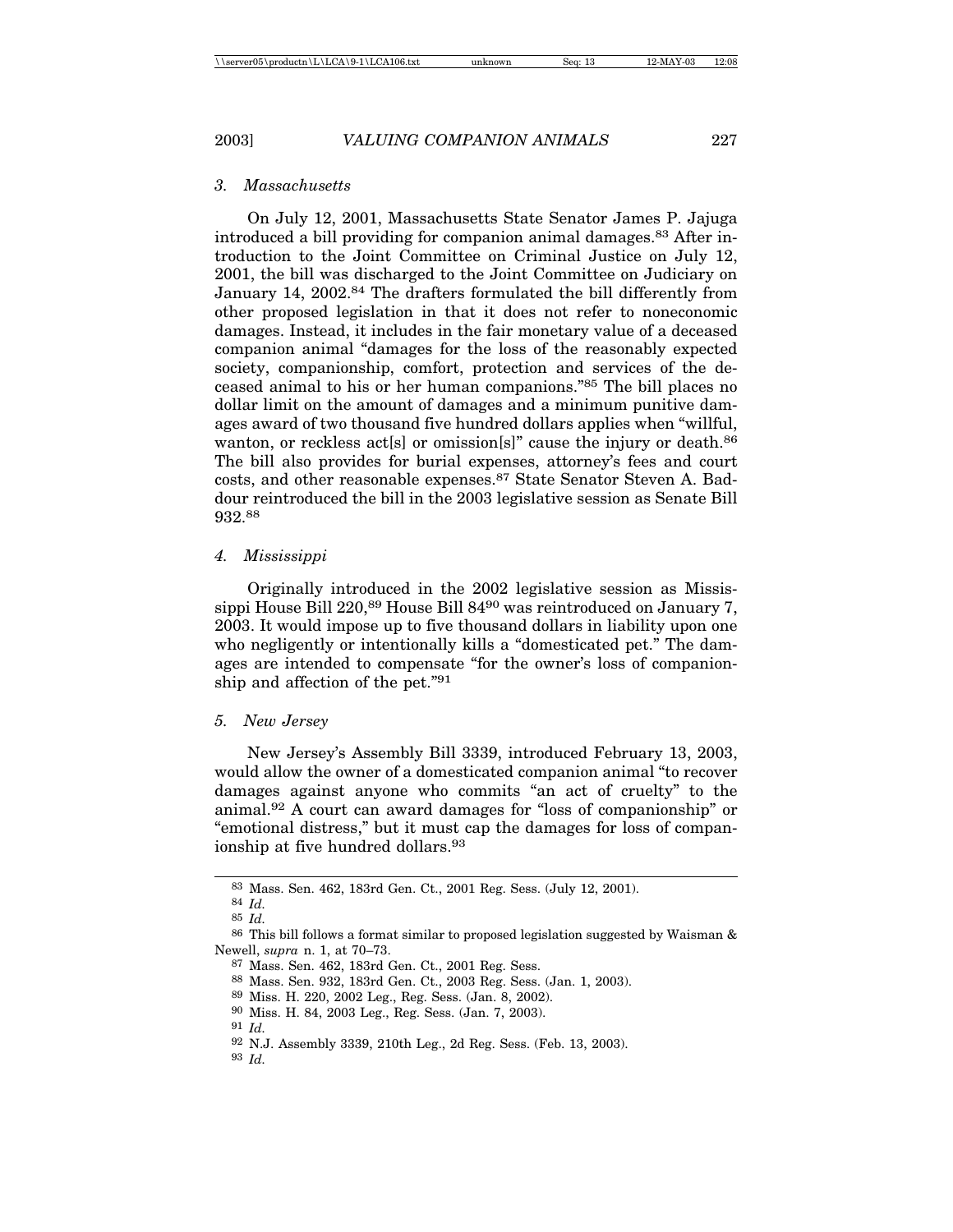## *6. New York*

Assemblyman Pat Manning introduced a bill similar to the T-Bo Act in the New York State Assembly. The 2001–2002 legislature adjourned without passing the bill, but it was reintroduced on February 19, 2003.94 The bill would allow for up to five thousand dollars in noneconomic recovery against a person who intentionally, recklessly, or negligently causes the death or serious injury of a companion animal. The bill's language is similar to that of the T-Bo Act in that it provides for the "loss of reasonably expected society, companionship, love and affection of the companion animal."95 The companion animal, however, must have been on the premises of its owner, unlawfully removed from the premises of its owner, or under the direct control and supervision of its owner.<sup>96</sup>

The New York bill summary cites compensation and deterrence as justifications for the bill, and it gives examples of two publicized incidents of animal death.97 One involved a golden retriever named Dougall who was shot to death in his backyard while playing fetch with his guardian, and another involved a German shorthaired pointer who was snatched from her Yorktown pen and purposefully drowned in a nearby lake.98 A final overall justification was that "[m]ost pet owners consider a companion animal to be a beloved member of the family and suffer great emotional distress at the death of their pet, particularly if the loss results from the unlawful act of another person, whether intentional, reckless or accidental."99 The need for deterrence and desire to provide compensation demonstrate the legislature's response to societal desire to recognize the emotional value of the loss of a pet.

## *7. Rhode Island*

In Rhode Island, during the 2001–2002 legislative session, sponsors in the House and Senate introduced companion bills, known as the "Amadeus Act," permitting up to ten thousand dollars in noneconomic damages for intentional or negligent acts causing the deaths of companion animals.100 There are, however, exemptions, for nonprofit entities, government agencies, and licensed veterinarians.101 And like the proposed bill in New York, the companion animal must have been on the property of its owner or caretaker, or under the con-

<sup>94</sup> N.Y. A.B. 4545, 2003–2004 Reg. Sess. (Feb. 19, 2003).

<sup>95</sup> *Id.*

<sup>96</sup> *Id.*

<sup>97</sup> N.Y. St. Assembly, *Bill Summary A4545* <http://assembly.state.ny.us/leg/ ?bn=A04545> (accessed Apr. 5, 2003).

<sup>98</sup> *Id*.

<sup>99</sup> *Id*.

<sup>100</sup> R.I. H. 7020, 2001–2002 Leg., Reg. Sess. (Jan. 29, 2002) (originally introduced as R.I. H. 6056 on Feb. 6, 2001); R.I. Sen. 2357, 2001–2002 Leg., Reg. Sess. (Jan. 30, 2002).

<sup>101</sup> R.I. H. 7020, 2001–2002 Leg., Reg. Sess. (Jan. 29, 2002) (originally introduced as R.I. H. 6056 on Feb. 6, 2001); R.I. Sen. 2357, 2001–2002 Leg., Reg. Sess. (Jan. 30, 2002).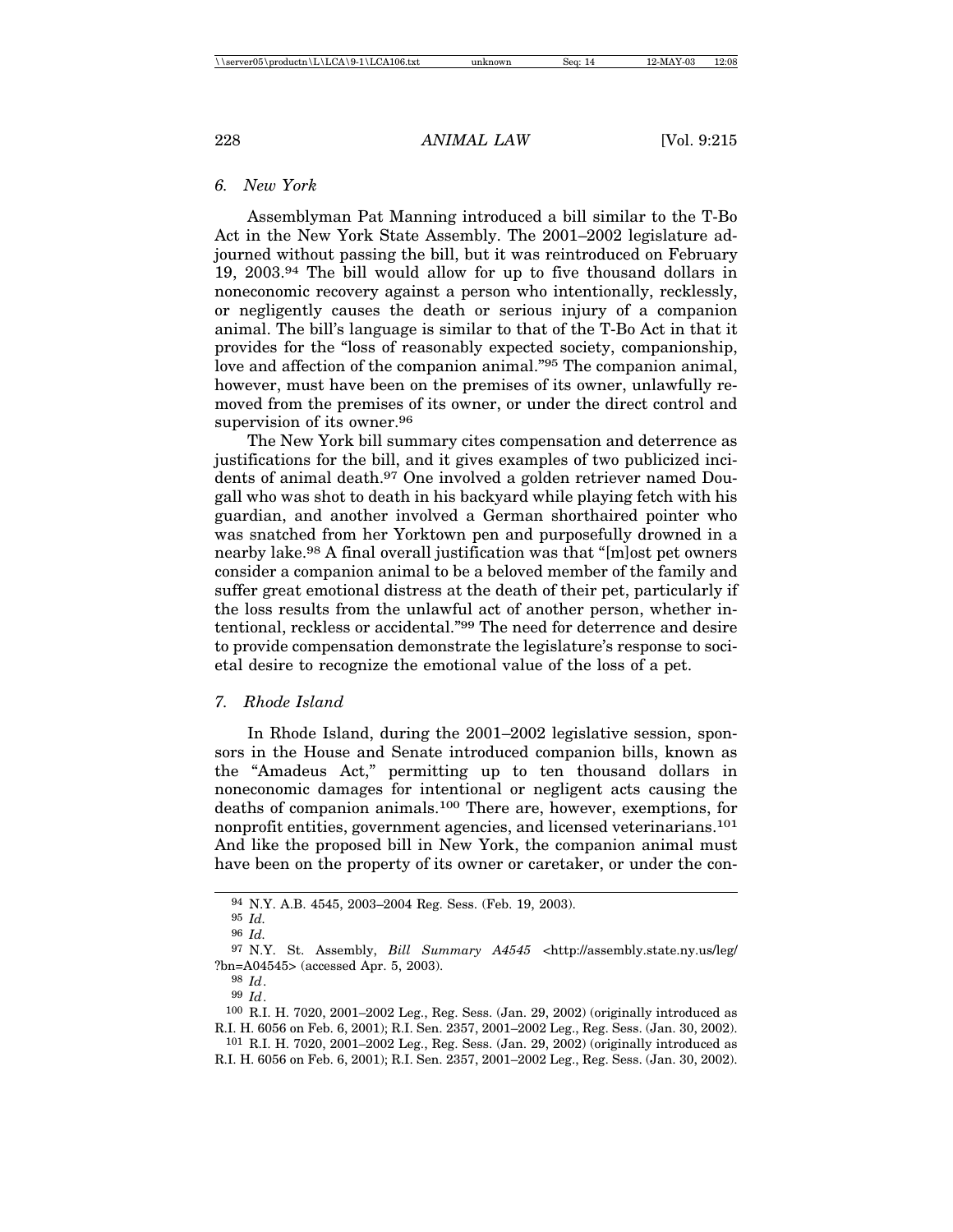trol and supervision of its owner or caretaker.102 The legislature did not pass the Amadeus Act during the 2001–2002 legislative session, but it was reintroduced as Senate Bill 159 and House Bill 5817 on January 28, 2003, and February 11, 2003, respectively.103

#### *8. Failed Bills in Maryland, Oregon, and Connecticut*

Maryland House Bill 221 would have allowed for up to twenty-five thousand dollars in noneconomic damages, for intentional acts only, but the Judiciary Committee gave it an unfavorable report on February 11, 2002.104

Similarly, Oregon's Senate introduced a bill during the 2001 Session that proposed up to two hundred fifty thousand dollars in noneconomic damages. It included the following evidentiary instructions:

[T]he finder of fact shall consider all evidence of the relationship between the keeper and the companion animal, including but not limited to the length of the relationship, unique characteristics of the companion animal, special needs or characteristics of the keeper and events or occurrences demonstrating the bond of friendship, trust, loyalty or closeness between the keeper and the companion animal.<sup>105</sup>

Although Oregon's governor eventually signed the comprehensive bill,106 a Judiciary Committee amendment deleted the provisions regarding damages for a companion animal's death before the bill got out of committee.107

In 2002, Connecticut had a bill pending in the House, but it was somewhat unremarkable in that it simply permitted economic and punitive damages for the intentional killing or injuring of a pet,  $108$  and it contained the usual exceptions for licensed veterinarians, state government employees, and nonprofit organizations.109 While the economic damages did include expenses for veterinary care, fair monetary value of the deceased companion animal, and burial expenses,<sup>110</sup> the

105 Or. Sen. 166, 71st Leg. Assembly, 2001 Reg. Sess. 1(2)(b) (Jan. 11, 2001).

106 Or. Sen. 166, 71st Leg. Assembly, 2001 Reg. Sess.

109 Conn. H. 5571, 2002 Reg. Sess. § 1(d)(1)–(3) (Feb. 26, 2002).

110 *Id*. § 1(b).

<sup>102</sup> N.Y. A.B. 4545, 2003–2004 Reg. Sess.

<sup>103</sup> R.I. Sen. 159, 2003–2004 Leg., Reg. Sess. (Jan. 28, 2003); R.I. H. 5817, 2003–2004 Leg., Reg. Sess. (Feb. 11, 2003).

<sup>104</sup> Md. H. 221, 416th Gen. Assembly, 2002 Reg. Sess. (Jan. 18, 2002); A similar bill, H. 907, was introduced in the 2001 session, but it also received an unfavorable report from the Judiciary Committee. It had proposed \$25,000 in noneconomic damages, without the intent requirement, and with exceptions for nonprofit organizations, government entities, and licensed veterinarians.

<sup>107</sup> 71st Or. Leg. Assembly, *Senate Amendments to Senate Bill 166 by Committee on Judiciary* <http://www.leg.state.or.us/01reg/measures/sb0100.dir/sb0166.1sa.html> (accessed Apr. 5, 2003).

<sup>108</sup> Cal. Civ. Code § 3340 (West 1993) and Mont. Code Ann. § 27-1-222 (2001) have allowed exemplary damages for intentionally injuring an animal since their enactments in 1872 and 1895, respectively.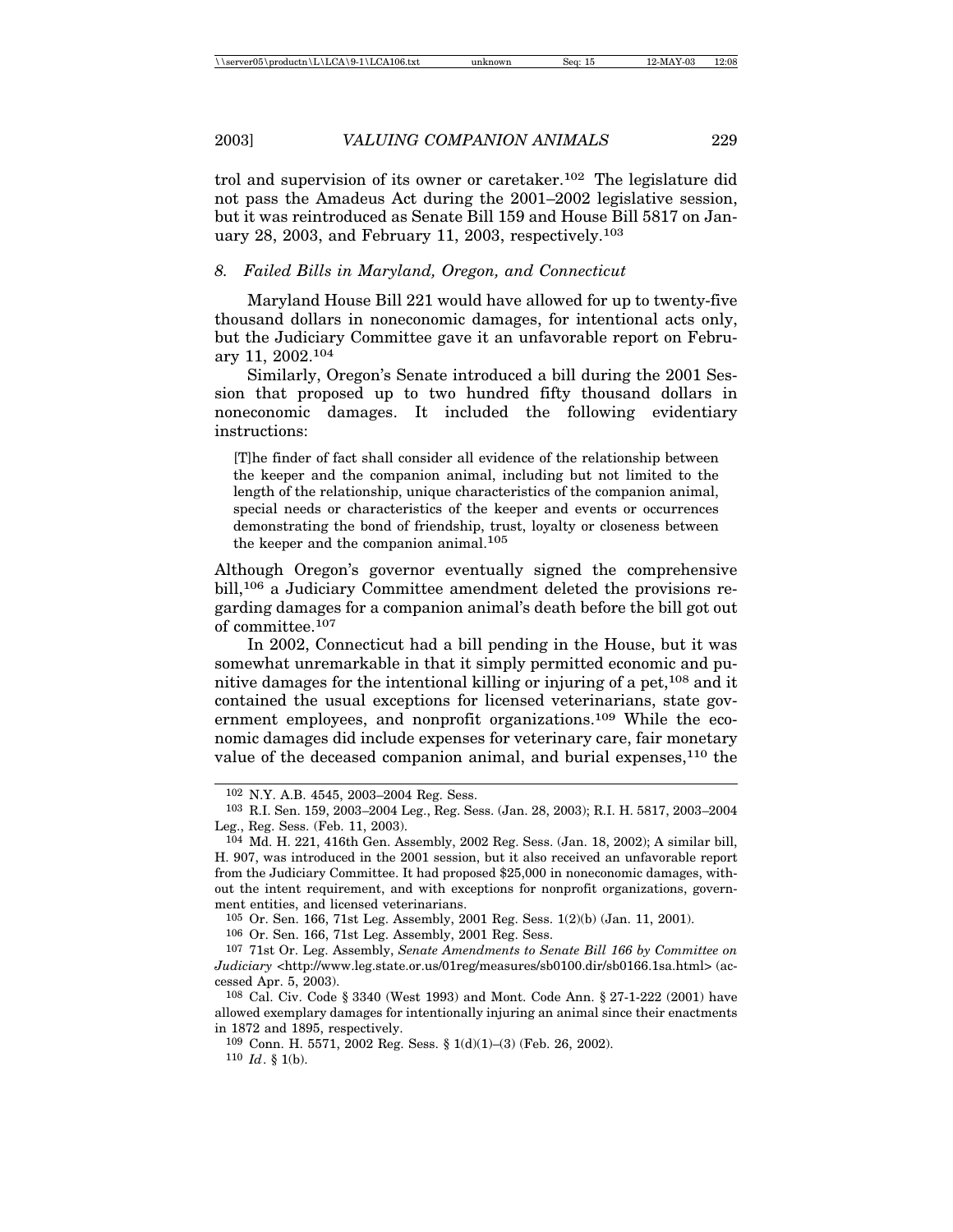punitive damages were not to exceed the small claims court jurisdictional limit of three thousand five hundred dollars plus attorney's fees.111 The Joint Judiciary Committee reported House Bill 5571 with a substitute on March 25, 2002. Unfortunately, the bill died due to lack of action on the house floor.112

## *C. The Veterinary Opposition*

Veterinarians comprise the strongest constituency opposed to legislation that would allow noneconomic damages for a companion animal's injury or death. The main reason voiced for their opposition is that they are worried about hikes in malpractice insurance and concerned that consumers of veterinary services will get priced out of the market.<sup>113</sup> But these concerns are not morally or economically sound. First, "Professor Tannenbaum has pointed out the hypocrisy of a small animal veterinarian earning his living from the strength of the bond between humans and companion animals, then denying its importance when he kills his patient," by insisting that the companion animal guardian cannot collect for emotional damages because the animal is mere property.114 Companion animal veterinarians are "in business precisely because human companions do not treat their animal companions like property—they do not routinely throw them out when they become damaged."115 And Professor Wise has observed that as companion animals age, guardians do not replace them with newer, younger, or healthier animals because guardians do not value their companion animals monetarily.116 Thus, when veterinarians negligently kill companion animals, they deprive human companions "of the very emotional attachment that caused them to bring their companion animals to the veterinarians in the first place."117 Because veterinarians make their living from the relationship between human guardians and their companion animals, it is morally bankrupt for veterinarians to insist that companion animals be valued as mere property.

Second, if courts do not value companion animals correctly, inappropriate levels of safety and consumption result.118 Veterinarians will not have the pecuniary incentive to engage in safe practices and provide veterinary services at prices that reflect the risks involved. And guardians may consent to practices because they are unable to accurately assess whether the risk of harm to their companion animal is worth engaging the veterinary services.<sup>119</sup> Thus, pricing some peo-

<sup>111</sup> *Id*.

<sup>112</sup> Conn. Jt. Comm. on Jud. 5571, 2002 Reg. Sess. (Mar. 25, 2002).

<sup>113</sup> Root, *supra* n. 1, at 443.

<sup>114</sup> Wise, *supra* n. 1, at 47 (citing Jerrold Tannenbaum, *Veterinary Ethics* 124 (Lippincott, Williams, & Wilkins 1989)).

<sup>115</sup> Waisman & Newell, *supra* n. 1, at 70.

<sup>116</sup> Wise, *supra* n. 1, at 47.

<sup>117</sup> *Id*. at 80.

<sup>118</sup> Squires-Lee, *supra* n. 1, at 1084–1085.

<sup>119</sup> *Id.*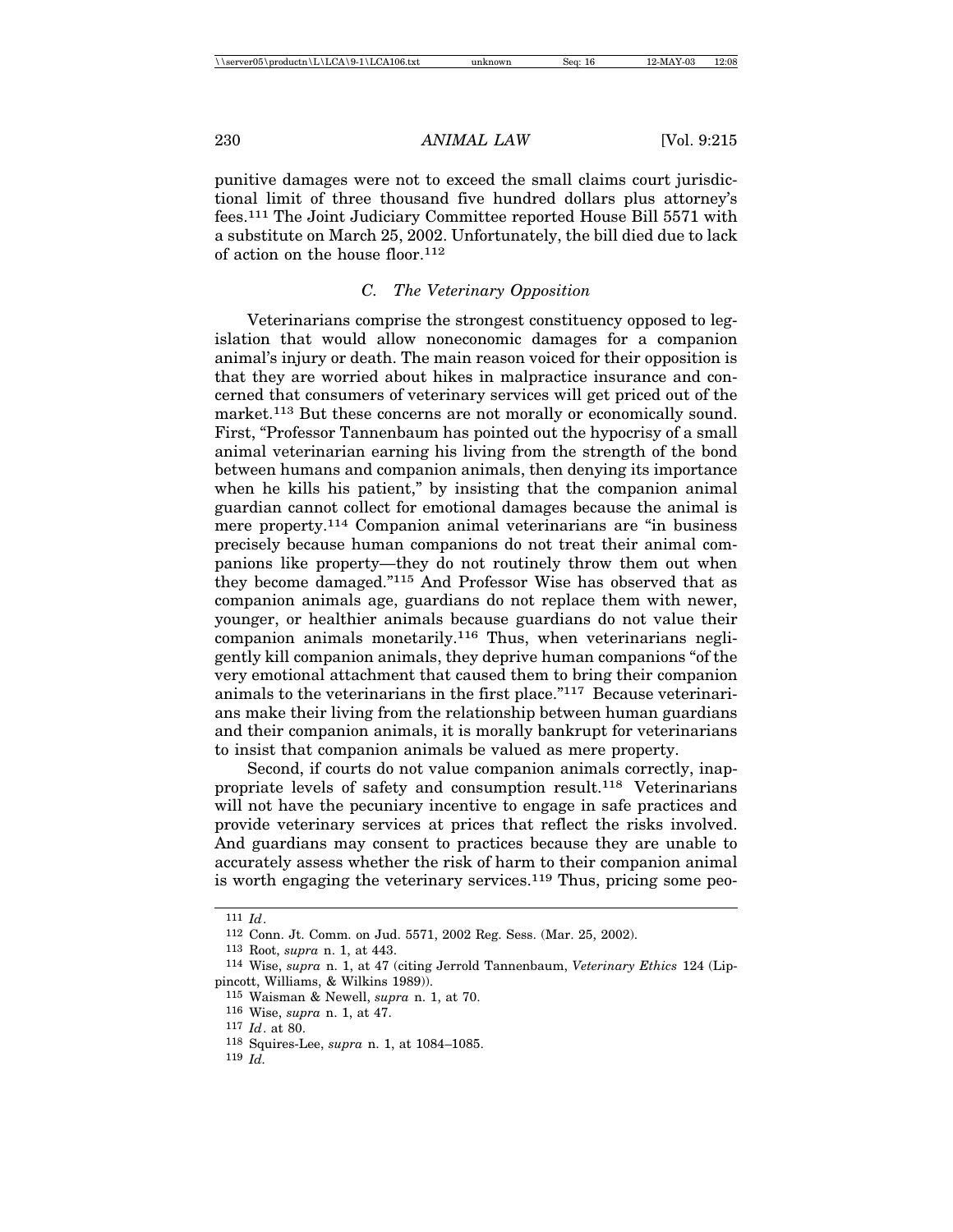ple out of the market is useful to reduce inefficient activity levels.120 Nonetheless, passing the cost of malpractice insurance premiums from veterinarians to consumers will not price guardians out of the market altogether, because guardians may purchase health insurance for their companion animals just as they do for their family members.121 A few companies, for example AT&T, already offer veterinary health insurance to their employees.122 Thus, veterinarians should support legislation for noneconomic damages, because it will allow the tort system to appropriately compensate and deter companion animal loss. Moreover, such compensation and deterrence will increase market efficiency and decrease future harm to companion animals.

## IV. HOW DO COURTS AND LEGISLATURES DERIVE DAMAGE FIGURES?

Judges and legislators, through their court decisions and proposed bills, seem to be searching for the appropriate method of assigning a dollar amount to the value of companion animals. In court, guardians plead various damages and causes of action: fair market value, consequential damages, intrinsic value, intentional infliction of emotional distress, negligent infliction of emotional distress, and loss of companionship.123 Yet historically, courts have been exceedingly reluctant to allow any claims except those to which a dollar figure can be readily assigned.124 Fair market value might not seem fair, but at least it is relatively easy to ascertain. Similarly, courts have determined consequential damages, such as veterinary fees for injured animals, from veterinarian bills. But courts are unsure of how to value the intrinsic worth of companion animals or their companionship; therefore they have hesitated to permit such damages and instead have deferred to state legislatures. Legislatures, however, have proposed damage caps ranging from \$4,000 to \$250,000—where do these figures come from? The answer: these dollar figures are arbitrary and so will prove unsatisfactory in either compensating for loss or deterring future harm to

<sup>120</sup> *Id.* at 1087.

<sup>121</sup> Root, *supra* n. 1, at 445.

<sup>122</sup> *Id*. (citing Mary Bridgman, *Now You Can Buy Insurance for Fido, Fluffy*, Columbus Dispatch 1C (July 15, 2001)). Veterinary Pet Insurance, a provider of veterinary health insurance, states that "more than 400 companies [are] offering VPI policies through various benefits packages," including eBay, Miller Brewing Company and Metropolitan Life Insurance Company. Veterinary Pet Ins., *Press Room, Veterinary Pet Insurance Emerges as Valuable Work Perk* <http://press.petinsurance.com/ press\_release.cfm?prid=46&js=1&> (accessed Apr. 5, 2003).

<sup>123</sup> *See Kaiser v. U.S.*, 761 F. Supp. 150, 156 (D.D.C. 1991) (consequential damages); *La Porte v. Associated Independents, Inc.*, 163 S.2d 267, 269 (Fla. 1964) (intentional infliction of emotional distress); *Campbell v. Animal Quarantine Station*, 632 P.2d 1066, 1068 (Haw. 1981) (negligent infliction of emotional distress); *Koester v. VCA Animal Hosp*., 624 N.W.2d 209, 211 (Mich. App. 2000) (loss of companionship); *Bueckner v. Hamer*, 886 S.W.2d 368, 373, 377 (Tex. Ct. App. 1994) (intrinsic value).

<sup>124</sup> *See e.g Nichols v. Sukaro Kennels*, 555 N.W.2d 689, 692 (Iowa 1996); *Daughen v. Fox*, 539 A.2d 858, 865 (Pa. Super. 1988).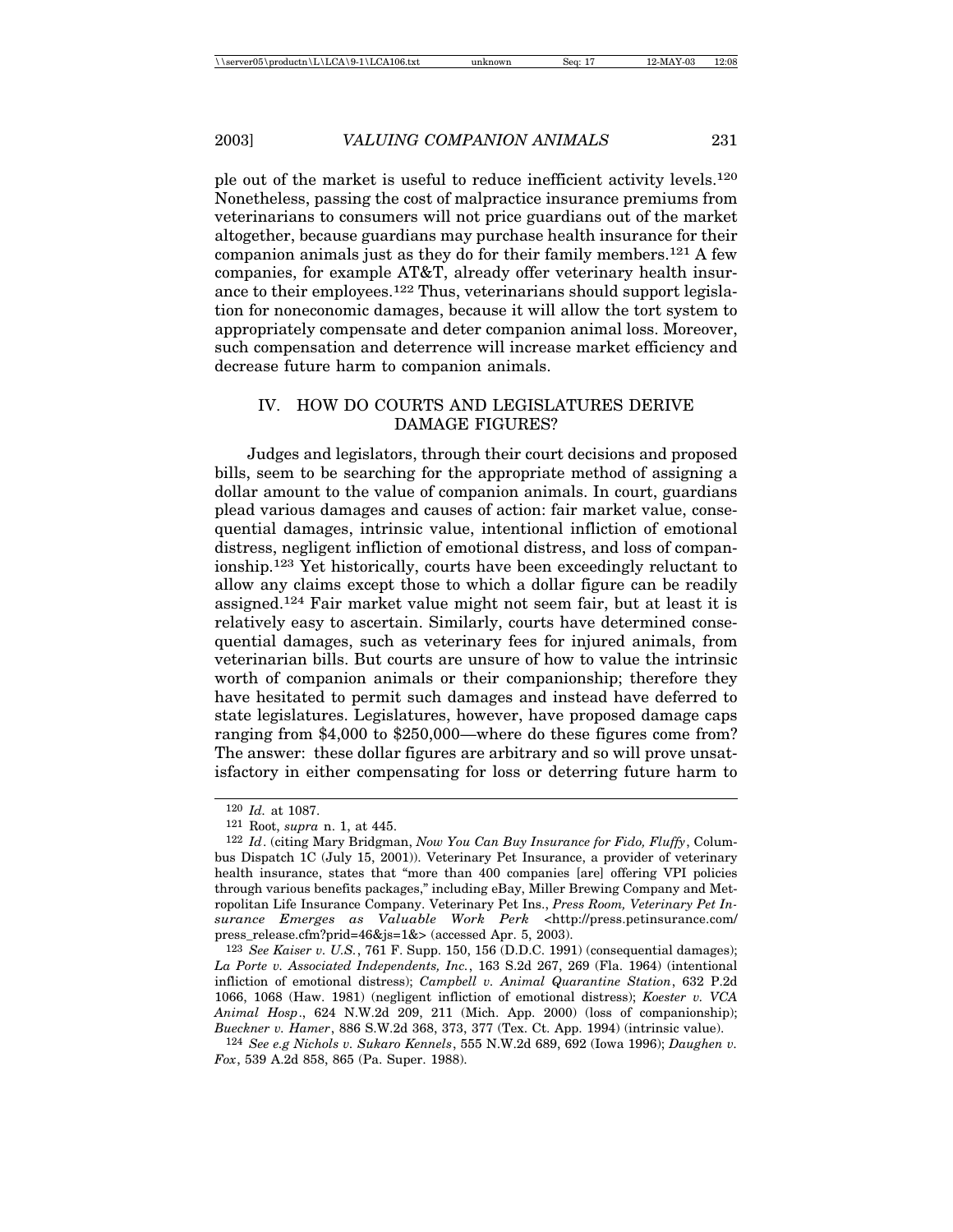companion animals. If companion animal advocates present sound figures for valuing their companions, however, courts and legislatures should utilize such damage figures as well.<sup>125</sup>

## V. DETERRENCE REQUIRES ACCURATE NUMBERS EX-ANTE

It is a well-known postulate of law-and-economics deterrence theory that information regarding ex-post damages must be available to the relevant actors ex-ante, so that they can make risk-money-tradeoff decisions accordingly in the pre-accident world.126 In other words, deterrence depends upon individuals being fully aware of the costs of their actions before they act. Moreover, damages must include the full extent of loss—the amount needed to make the plaintiff whole—or potential tortfeasors will underestimate accident costs, resulting in inefficient deterrence levels.127

Richard Epstein, law professor at the University of Chicago, has pointed out that "damages . . . meant to cover not only the market value of the animal, but the loss of companionship to the owner . . . is good law and solid economics, because it recognizes that when these non-monetary elements are included, the *actual* losses to the owner exceed the market value."128 Limiting damages to market value, on the other hand, results in gross underestimation of accident costs by veterinarians, groomers, trainers, kennels, shelters, airlines, and others responsible for the lives of companion animals. Therefore, these caretakers predictably fail to take efficient levels of safety precautions in caring for companion animals. Moreover, prices remain artificially low, inducing people to pay for services where lower levels of activity may be more efficient for guardians who desire to keep their companion animals unharmed. The failure to value the full extent of loss predictably results in less than optimal investments in safety precautions and greater than optimal use of services. Thus, it is crucial that courts accurately value accident costs ex-ante, which means accurately valu-

<sup>125</sup> To the extent that the proposed bills allow for economic damages, this paper suggests a method to calculate the minimum pecuniary value for loss of companionship. To the extent that the bills allow noneconomic damages or emotional damages, the values are inherently arbitrary, and the legislature is certainly an appropriate body to make estimates about the emotional value their constituents derive from their companion animals.

<sup>126</sup> *U.S. v. Carroll Towing Co.*, 159 F.2d 169, 173 (2d Cir. 1947) (L. Hand, J.) (defining negligence as when B, the burden or cost of preventing the accident, is less than P, the probability or risk of the accident occurring, multiplied by L, the gravity of the resulting injury); Richard A. Posner, *Economic Analysis of Law* (5th ed., Aspen 1998); Squires-Lee, *supra* n. 1, at 1086–1087 (providing examples of the *B < PL* formula at work in the companion animal context).

<sup>127</sup> The extent to which nonpecuniary damages result in excessive insurance compensation has been challenged. *See* Steven P. Croley & Jon D. Hanson, *The Nonpecuniary Costs Of Accidents: Pain-and-Suffering Damages In Tort Law*, 108 Harv. L. Rev. 1785 (1995).

<sup>128</sup> Richard A. Epstein, *The Next Rights Revolution?*, 51 Natl. Rev. 44, 45–46 (Nov. 8, 1999) (emphasis in original); Waisman & Newell, *supra* n. 1, at 68.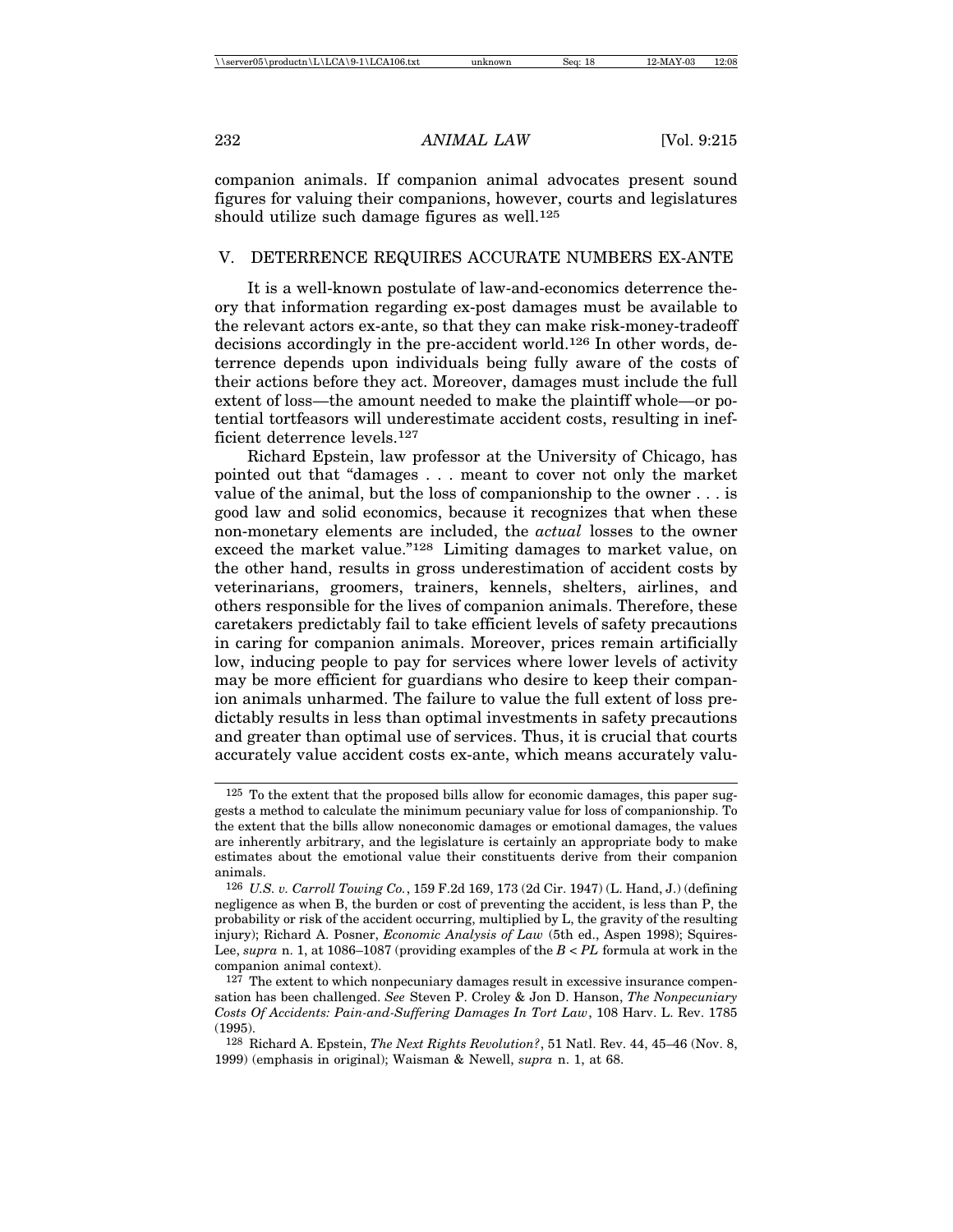ing companion animals ex-ante, so that courts will optimally deter rational economic actors.

## VI. AN ECONOMIC APPROACH TO VALUING PECUNIARY LOSS OF COMPANIONSHIP

#### *A. The Michigan Supreme Court Introduces the Idea*

The "loss of investment" approach was first adopted in a child wrongful death suit by the Michigan Supreme Court in *Wycko v. Gnodtke*. 129 In determining damages for the life of a negligently killed child, the court was aware of the prevailing sentiment that the pecuniary value of life was impossible to quantify. But the Court declared, "we cannot shirk from this difficult problem of valuation."130 Instead, the Court considered the expenses of birth, food, clothing, health care, education, nurture, and shelter as part of the pecuniary value of the child, as these expenses comprise the lost investment in child rearing costs.131 Moreover, courts also consider loss of companionship as an ascertainable pecuniary loss to the parents, because "an individual member of a family has a value to others as part of a functioning social and economic unit."132 Pecuniary loss, therefore, offered a new theory of valuing a child wrongfully killed.

The court rejected the previous methodology used for valuing children, which earlier courts had based on a child's ability to generate income.133 Many courts had interpreted American wrongful death statutes, derived from England's Lord Campbell Act, as limiting damages to a simple calculation.134 Courts would subtract child rearing costs from the earnings—sometimes hypothetical—of the child prior to her majority.<sup>135</sup> This calculation, however, was a remnant from the days when the "employment of children of tender years [in factories and mills] was the accepted practice and their pecuniary contributions to the family both substantial and provable."136 Accordingly, the court rejected the historical theory, stating that "[t]he bloodless bookkeeping imposed upon our juries by the savage exploitations of the last century must no longer be perpetuated by our courts."137 The court concluded that the child was no longer considered a breadwinner by society, but

<sup>129</sup> 105 N.W.2d 118, 122–123 (Mich. 1960). The doubt cast on this holding by the Michigan Supreme Court's decision in *Breckon v Franklin Fuel Co.*, 174 N.W.2d 836 (Mich. 1970), was dispelled in *Smith v. Detroit*, 202 N.W.2d 300, 303 (Mich. 1972). There, the court overruled the *Breckon* decision and reaffirmed the holding in the *Wycko* case.

<sup>130</sup> *Wycko*, 105 N.W.2d at 122.

<sup>131</sup> *Id.*

<sup>132</sup> *Id.*

<sup>133</sup> *Id.* at 121.

<sup>134</sup> *Id.* at 119.

<sup>135</sup> *Id*. at 121.

<sup>136</sup> *Id*.

<sup>137</sup> *Id.* at 124.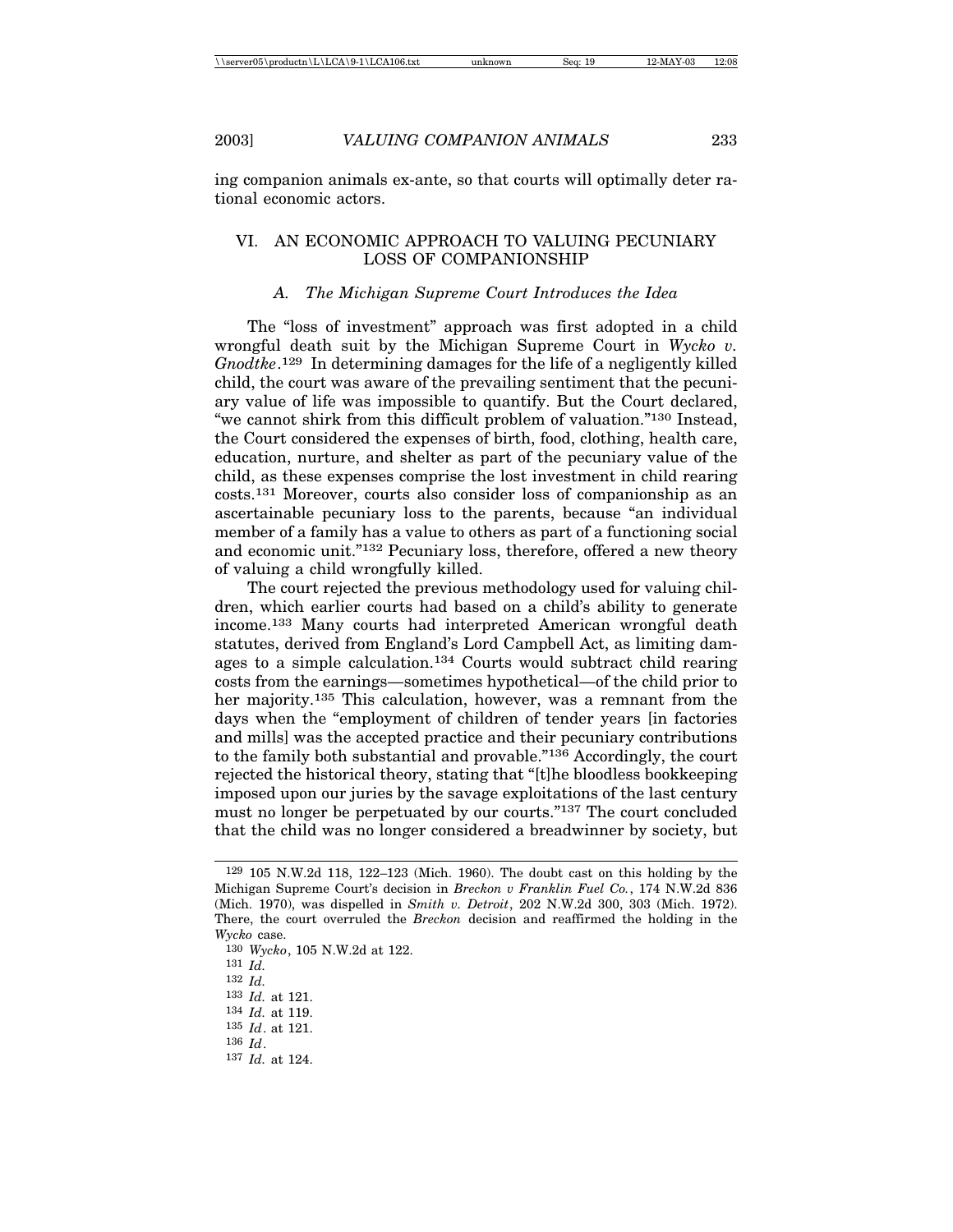an expense—"[a] blessed expense, it is true, but nevertheless an expense."138

Thus, the Michigan Supreme Court valued the life of a child by adding the loss of investment costs of child rearing, the expected pecuniary value of lost companionship, and any expected profit production by the child.139 The loss of investment costs is based on the theory that the "funds spent in bringing a child into the world and raising him represent an investment, which is lost by the parents on the death of the child and which should be recoverable."140 Accordingly, *Wycko* is a "core case for the development of the investment approach for assessing parental loss resulting from the death of a child and has been widely cited in cases in other states."141 And Richard Posner also has reviewed the loss of investment theory favorably.142

## *B. Applying the Loss of Investment Theory in the Companion Animal Context*

The loss of investment theory should also apply to valuing the investment guardians forego when companion animals are killed. Like children of today, companion animals are a "blessed expense." Indeed, most companion animals have limited ability to generate net income at any point in their lives, but guardians are willing to invest in food, shelter, nurture, training, grooming, and medical expenses for their companion animals.143 Moreover, people, especially childless couples and older married couples, often consider their companion animals

141 Thomas R. Ireland, *Compensable Nonmarket Services in Wrongful Death Litigation: Legal Definitions and Measurement Standards*, 7 J. Leg. Econ. 15, 21 (Fall 1997).

142 *See* Richard A. Posner, *Economic Analysis of Law* 198 (4th ed., Aspen 1992); Richard A. Posner, *Economic Analysis of Law* 183 (2d ed., Aspen 1977) (explaining that a "minimum estimate of the parents' loss, which could be the basis for the award of damage to them, is their investment (of both money and time, the latter monetizable on the basis of market opportunity costs) in the rearing of the child up to the date of its death").

143 *See supra* n. 3, Peggy Noonan, *New Tricks for Old Cats and Dogs, Too. Amazing Advances Prolonging Your Life Now Also Help Your Beloved Pet*, USA Weekend 6 (May 15, 2001); Americans spent an estimated \$28.5 billion on their companion animals in 2001, according to the American Pet Products Manufacturers Association, up 24 percent since 1998. Am. Pet Products Mfrs. Assn., *Fact Sheets, Pet Industry Facts* <http:// www.appma.org/press/fact\_sheets/fact\_sheet\_03.asp> (accessed Apr. 5, 2003).

<sup>138</sup> *Id.* at 123 (where a child has profit capability, *Wycko* held that courts should include it in the damage calculation: "the loss of such expectation should not be disregarded as one of the pecuniary losses suffered")*.*

<sup>139</sup> States with "loss to survivors" statutes usually employ theories such as expected monetary contributions during or after minority as alternatives to the loss of investment approach for measuring pecuniary loss, while states with "loss to decedent or estate" statutes usually calculate expected net earnings over a lifetime, as done in the adult wrongful death context. *See* 65 Am. Jur. 2d *Trials* § 261 (2001). In addition, many states specifically allow parents to recover for the lost society and companionship of a child, or courts interpret pecuniary loss to include the loss of society and companionship, as the *Wycko* court did. *Wycko*, 105 N.W.2d at 123.

<sup>140</sup> *Wycko*, 105 N.W.2d at 123.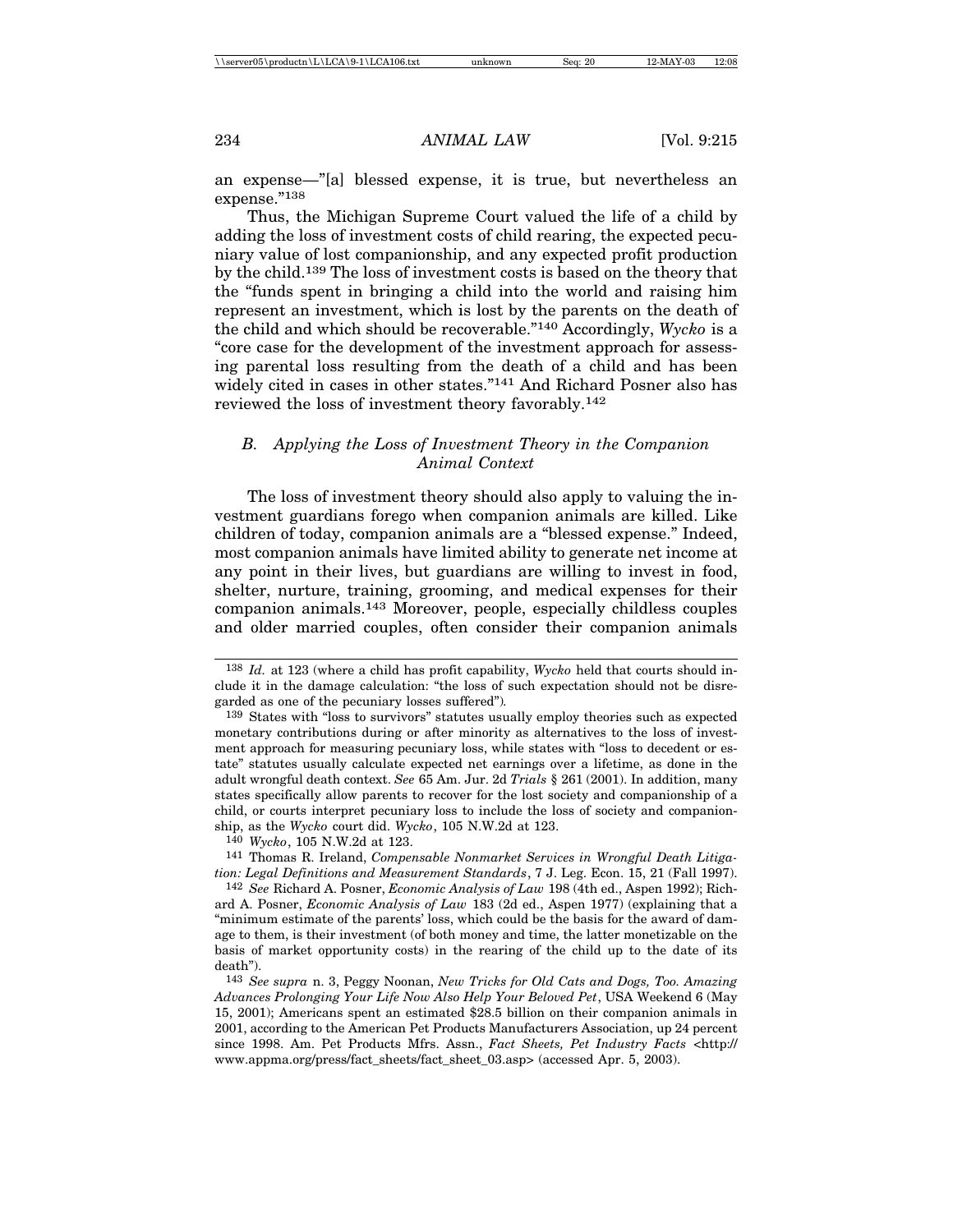"children."144 In fact, seventy percent of surveyed individuals responded that they thought of their companion animals as children, $145$ eighty-four percent refer to themselves as a companion animal's "mom" or "dad,"<sup>146</sup> and ninety-nine percent consider their companion animals to be family members.147 Companion animals are "spoken to in a higher voice than the consumer would normally use, and the cadence of speech is slower and more rhythmic—the voice usually adopted when talking to a child."148 In essence, "companion animals provide 'the kind of uncomplicated affection that parents exchange with young children' and draw from us 'the loving intimacy that is appropriate to children.'"149 Studies like these support the application of the loss of investment theory to companion animals who guardians consider "children".

It is not surprising then, that judges have used loss of investment to value companion animals. In *Quave v. Bardwell*,<sup>150</sup> the defendant shot the plaintiff's dog, Kilo, just because he was barking, and the Louisiana Court of Appeals affirmed an award of two thousand five hundred dollars in market value damages.151 The court justified the damages award based in part on loss of investment theory:

[B]ecause of the shooting of Kilo, Quave lost her original investment, her expenses incurred in taking care of Kilo until he was killed, the money she could have made with Kilo at stud, and additionally, she is faced with replacement costs should she choose to buy another dog. Given the difficulties involved in obtaining an exact measure of damages, if indeed one is at all possible, we do not think the trial court abused the much discretion afforded it when determining damages.152

In the more recent case of *Mitchell v. Heinrichs*, 153 the Alaska Supreme Court explained that it based the damages for the tortious killing of a companion animal on the actual value to the owner "where, as here, there may not be any fair market value for an adult dog."154 Ac-

<sup>144</sup> Elizabeth C. Hirschman, *Consumers and Their Animal Companions*, 20 J. Consumer Research 616, 621 (1994); *see* Squires-Lee, *supra* n. 1, at 1059.

<sup>145</sup> Wise, *supra* n. 1, at 46 (citing Am. Animal Hosp. Assn., *The 1995 AAHA Report: A Study of the Companion Animal Veterinary Services Market* 81, 84 (1995)).

<sup>146</sup> Cindy Hall & Elizabeth Wing, *Pets Are Part of the Family*, USA Today D9 (Mar. 1, 2000); Waisman & Newell, *supra* n. 1, at 60.

<sup>147</sup> Waisman & Newell, *supra* n. 1, at 59 (citing Victoria L. Voith, *Attachment of People to Companion Animals*, 15 Veterinary Clinics of N. Am. 289, 290 (1985)). This percentage is at the high end of survey results on this issue. *See* Root, *supra* n. 1, at 436 (other studies report results in the range from 70% to 93%).

<sup>148</sup> *See* Elizabeth C. Hirschman, *Consumers and Their Animal Companions*, 20 J. Consumer Research 616, 622 (1994).

<sup>149</sup> Wise, *supra* n. 1, at 45 (quoting Alan Beck et al., *Between Pets and People: The Importance of Animal Companionship* 41–43 (rev. ed., Purdue U. Press 1996)).

<sup>150</sup> 449 S.2d 81(La. Ct. App. 1984).

<sup>151</sup> *Id.* at 84; Barton & Hill, *supra* n. 1, at 414–15.

<sup>152</sup> *Quave*, 449 S.2d at 84 (emphasis added).

<sup>153</sup> 27 P.3d 309 (Alaska 2001).

<sup>154</sup> *Id.* at 313.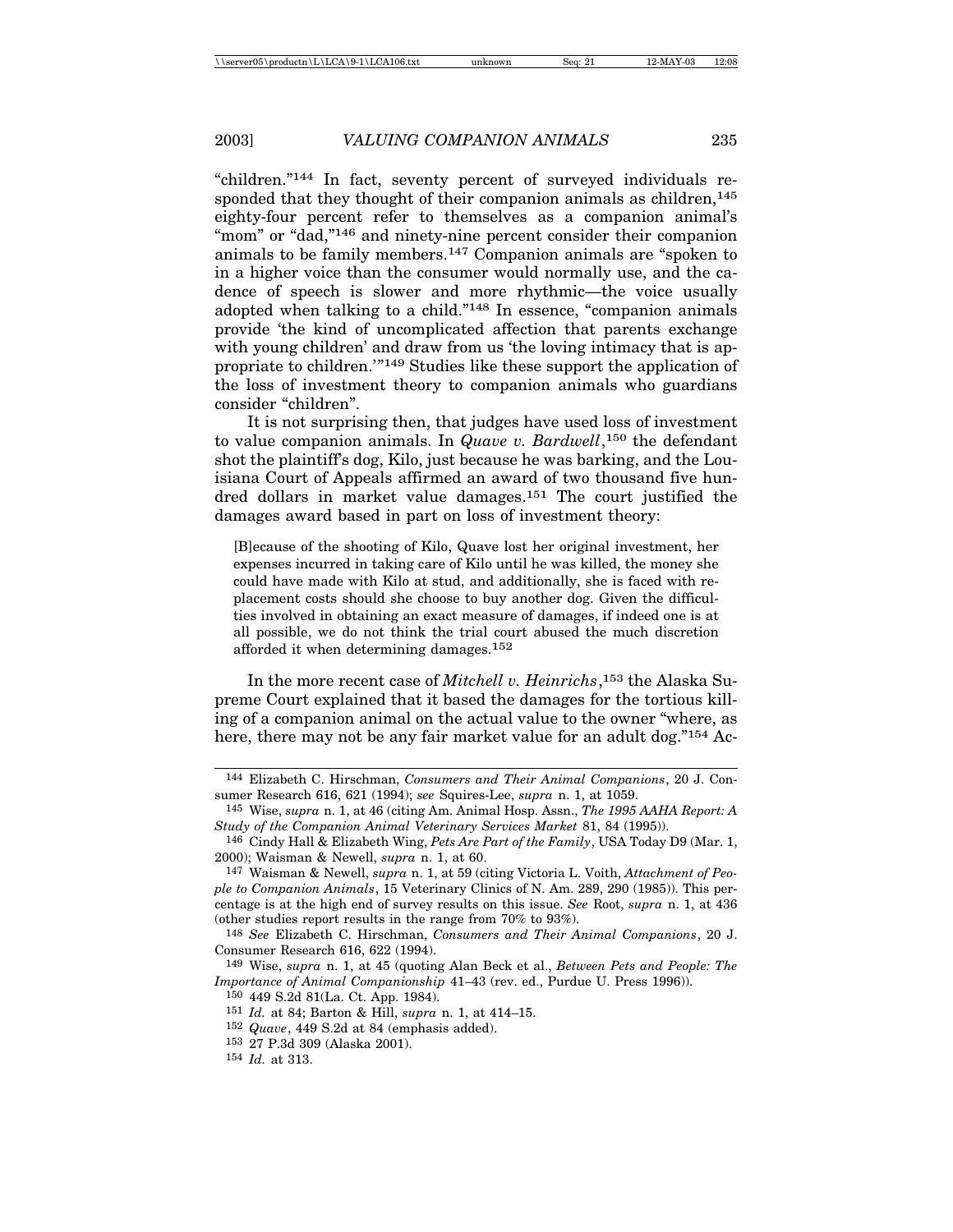cordingly, "an owner may seek to recover the original cost of the dog, *including the purchase price and . . . such investments as immunization, neutering, and training*."155 Thus, at least two courts have used the loss of investment idea to define more precisely the damages owed for the death of a companion animal.

## *C. Inadequacy of the Loss of Investment Theory*

The loss of investment theory, however, is inadequate to capture the entire pecuniary value of a companion animal, because it does not include the value of the loss of companionship. And companionship is often the major motivation for becoming a companion animal guardian! Indeed, when the *Wycko* court valued a child's life, it added to the parents' lost investment expenses the expected pecuniary value of the loss of the child's companionship.156 Thus, the question remains: how is the loss of companionship valued, or how is pecuniary loss of life, including companionship value, calculated?

## *D. The Ireland-Ward "Investment Approach" Provides the Minimum Estimation of Entire Pecuniary Loss, Including Loss of Companionship*

Forensic economists Thomas R. Ireland and John O. Ward refined the loss of investment formula for child wrongful death suits, after Ireland pointed out a fundamental incongruity in the theory.<sup>157</sup> Parental loss is not greater for an older child than a younger child—parents do not lose three times less with a five-year-old than a fifteen-year-old even though the parents have had less time to invest money in the

<sup>155</sup> *Id.* (emphasis added). Unlike in *Quave*, where the court seemed to double count, the *Mitchell* court held that the owner could alternatively seek replacement costs, "including such items as the cost of purchasing a puppy of the same breed, the cost of immunization, the cost of neutering the pet, and the cost of comparable training." *Id.* Thus, the court seemed to take into account the time value of money, as the original investment would cost more in current dollars, thereby allowing the costs of a new companion. Furthermore, the court said it was "appropriate to consider the breeding potential of the animal, and whether the dog was purchased for the purpose of breeding with other purebreds and selling the puppies." *Id.*

<sup>156</sup> *See* Wise, *supra* n. 1, at 62. Professor Wise discussed in detail that companion animals have never been subject of the types of restrictive wrongful death statutes that have applied to humans, whom the common law deemed to have incommensurable worth. . .Therefore, the logic goes, wrongful death statutes, or judicial interpretations thereof, do not limit recovery in companion animal wrongful death suits. But even assuming the historical argument is correct, courts would not be willing to allow recovery for companion animal loss under a theory not available to humans. *See Harabes v. Barkery, Inc*., 791 A.2d 1142, 1146 (N.J. Super. L. Div. 2001) (explaining that as a matter of public policy, "[m]ost significantly, there is no reason to believe that emotional distress and loss of companionship damages, which are unavailable for the loss of child or spouse, should be recoverable for the loss of a pet dog").

<sup>157</sup> Thomas R. Ireland & John O. Ward, *Family Loss Assessment: Conceptual Issues of the Investment Approach*, in *Valuing Children in Litigation: Family and Individual Loss Assessment* 5, 11 (Thomas R. Ireland & John O. Ward eds., Laws. & Judges Publg. Co. 1995).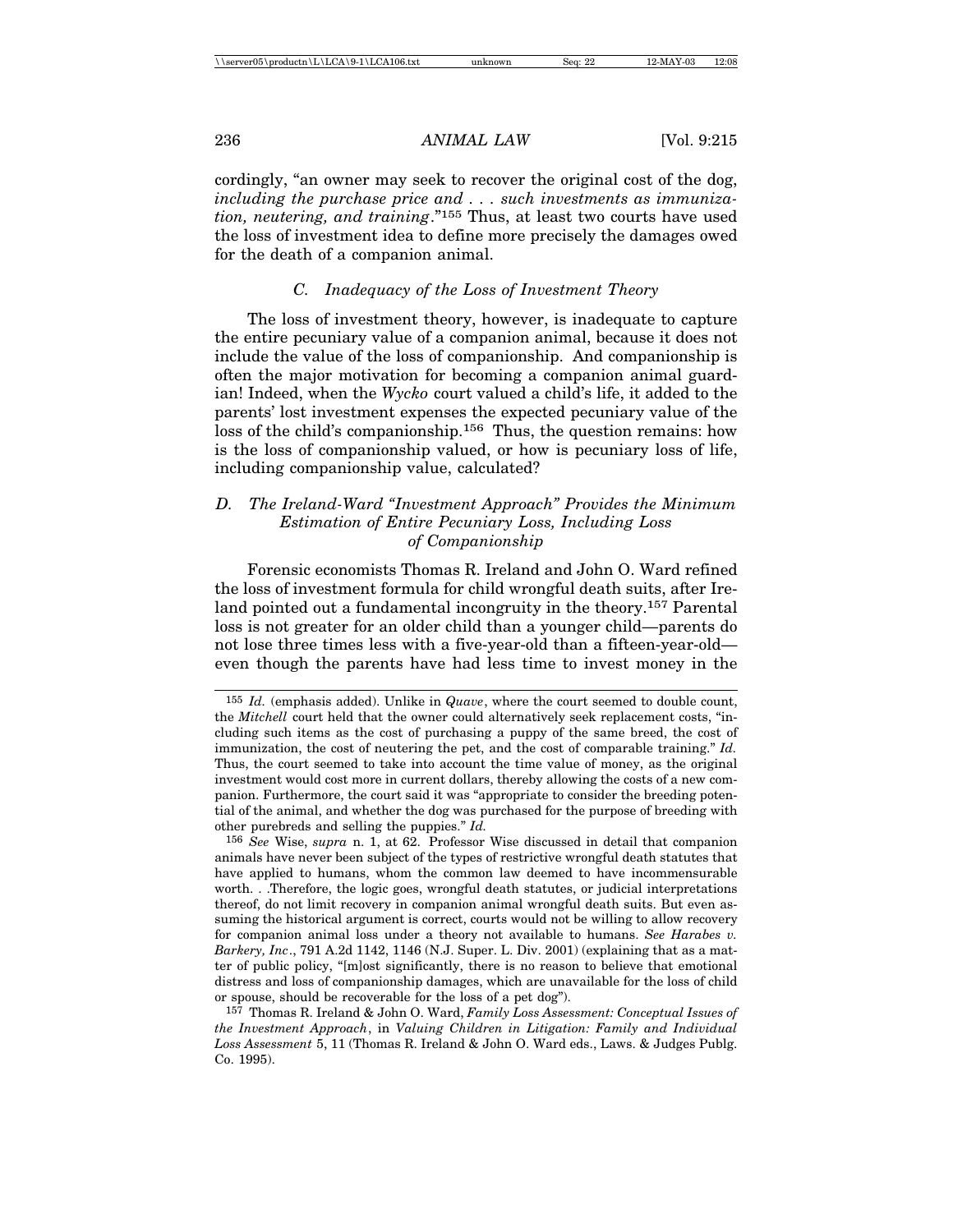younger child.158 Ireland and Ward, instead, step back to the time when the parents made the economic choice to have a child, knowing that the choice would involve significant flows of future expenditures.159 Accordingly, ex-ante parental preference is revealed: "Logically, if the parents decided to have the child, *the value of having the child must be greater than or equal to the cost of having the child*."160 The actual investment made by the parents until the child's death does not measure their loss, rather the "entire *intended* expenditure flow" does.161 Of course, a fundamental transformation takes place between the time parents think of a child as an "economic decision" and the time when the child is born, because at birth the emotional value of a child to her parents becomes immeasurable.162 Indeed, many parents would give up everything they have to save a child, so the pre-birth economic investment decision represents the *minimum* value parents place on the life of a child.163 A child's pecuniary value, then, is equal to "at least the flow of expenditures the parents have already made plus the value of the flow of expenditures on the child the parents would have been willing to make in the future."<sup>164</sup> Thus, such a shift

162 Ireland & Ward, *supra* n. 157, at 15 ("One of the virtues of the investment approach is that it separates 'economic' from 'emotional' components in the value of the child."); *see* Thomas R. Ireland & John O. Ward, *Valuing the Life of a Child: Broadening the Investment Approach*, in *Valuing Children in Litigation: Family and Individual Loss Assessment* 55, 60 (Thomas R. Ireland & John O. Ward eds., Laws. & Judges Publg. Co. 1995) [hereinafter Ireland & Ward, *Valuing the Life of a Child*].

163 Ireland & Ward, *supra* n. 157, at 15.

164 Ireland & Ward, *Valuing the Life of a Child*, *supra* n. 162, at 56. The pecuniary value can be expressed in mathematical terms as follows:

## $N B_i M I_i$

 $\Sigma$   $\geq$   $\Sigma$  $i=0$  (1+d)  $(i-ip)$   $i=0$  (1+d)  $(i-ip)$ 

where

 $B_i$  = parental benefit from the child in year i,

 $I_i$  = parental investment in the child in year i,

 $i_p$  = the present year,

M = the year in which parental investment ends. *See id*. at 56.

Note that the investment value changes over time due to the time value of money: [a]t any given time, the investment value of a child is an estimate of the present value in a given year of the expenditures parents have made on the child in the past and the present value of the expenditures they would have made continuing to raise and educate the child if the child had not been killed.

*See* Ireland & Ward, *supra* n. 157, at 16. Additionally,

there may well be a past offset in the form of benefits up to the point of death of the child. However, how these benefits may be affected by the child's death and

<sup>158</sup> *Id.* at 11.

<sup>159</sup> *Id.* at 5.

<sup>160</sup> *Id.* at 8 (emphasis added).

<sup>161</sup> Thomas R. Ireland & John O. Ward, *Loss in the Death of a Child: An Extension of the Ward Analysis*, in *Valuing Children in Litigation: Family and Individual Loss Assessment* 37, 39 (Thomas R. Ireland & John O. Ward eds., Laws. & Judges Publg. Co. 1995) (emphasis in original).

 $d =$  the rate of discount for past and future,

N = an index of the life expectancies of the parents, and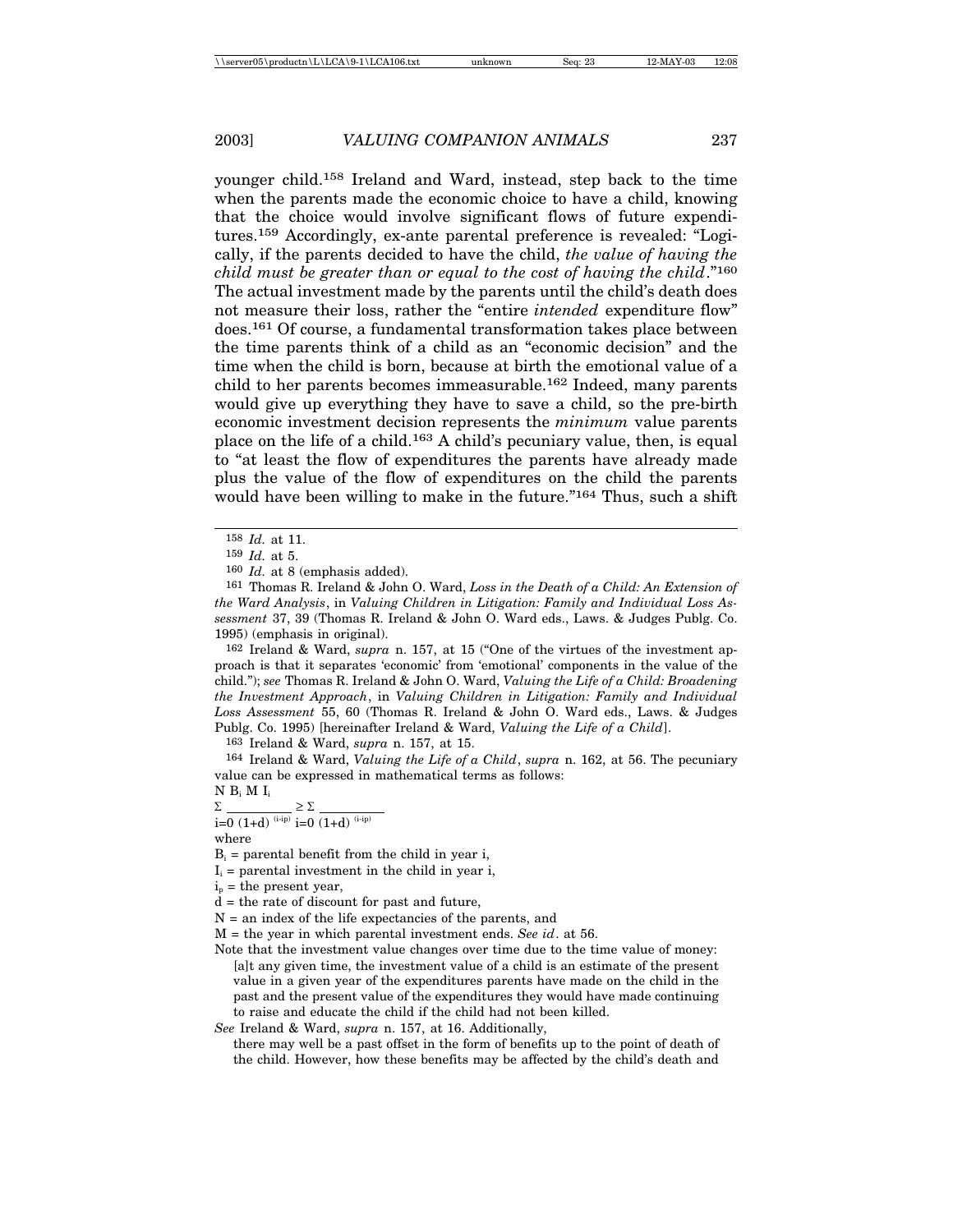in the starting point of valuation reflects the potential costs involved in deciding to become a parent. And at the moment of choice, the child's entire pecuniary value, including companionship, to the parent must have been at least equal to those potential costs.

Courts could also use the "investment approach" to identify the minimum, yet comprehensive, pecuniary value people place on their companion animals.165 Ireland and Ward point out that "many of the issues involved with investments in pets are similar to those with children."166 As a practical matter, this valuation approach would require an estimation of the average amount of money a guardian spends over the life of a companion animal. The Humane Society of the United States, for example, estimates that a guardian spends an average of \$11,580 over the course of a dog's life.167 More specifically, this method entails multiplying the average annual expense of owning a companion animal with the average number of years a companion animal lives. For example, the American Pet Products Manufacturing Association reported recent survey results showing the following average amounts dog guardians spend per year:168

| Surgical veterinarian visits                                                            | \$310 |
|-----------------------------------------------------------------------------------------|-------|
| Food                                                                                    | \$141 |
| Routine veterinarian visits (vaccines, well visits)                                     | \$133 |
| Groomer/grooming aids/brushes                                                           | \$75  |
| Cages/crates                                                                            | \$50  |
| Other supplies                                                                          | \$78  |
| Food treats                                                                             | \$43  |
| Vitamins/nutritional supplements/wormers                                                | \$47  |
| Medicated flea/tick control products (med. collars, sprays, dips,<br>powders, shampoos) | \$35  |
| <b>Beds</b>                                                                             | \$33  |
| Carriers                                                                                | \$29  |
| All toys                                                                                | \$26  |
| Rawhide chews                                                                           | \$27  |
| Shampoo/conditioner (nonmedicated)                                                      | \$2   |

how evenly benefits might have been distributed through various stages of the child's lifetime relationship with parents lies outside the realm of economics. Therefore, we feel that any offsets should be determined by juries and not economic experts. . . . It is, however, the responsibility of economic experts to be clear that no allowance for such offsets have been made when presenting the investment approach.

*See* Ireland & Ward, *Valuing the Life of a Child*, *supra* n. 162, at 59–60; Thomas R. Ireland & John O. Ward, *Sample Case Development*, in *Valuing Children in Litigation: Family and Individual Loss Assessment* 373 (Thomas R. Ireland & John O. Ward eds., Laws. & Judges Publg. Co. 1995) (providing a hypothetical appraisal of economic loss).

165 *Supra* pt. VI (B).

166 Ireland & Ward, *Valuing the Life of a Child*, *supra* n. 162, at 61.

167 Leslie Eaton, *Hey Big Spenders*, N.Y. Times 3-1 (Sept. 11, 1994).

168 Am. Pet Products Mfrs. Assn., *supra* n. 143. These numbers are probably artificially high, as the APPMA indicates that in calculating the average answer to question 36b, the "average amount *excludes* 'zero.'"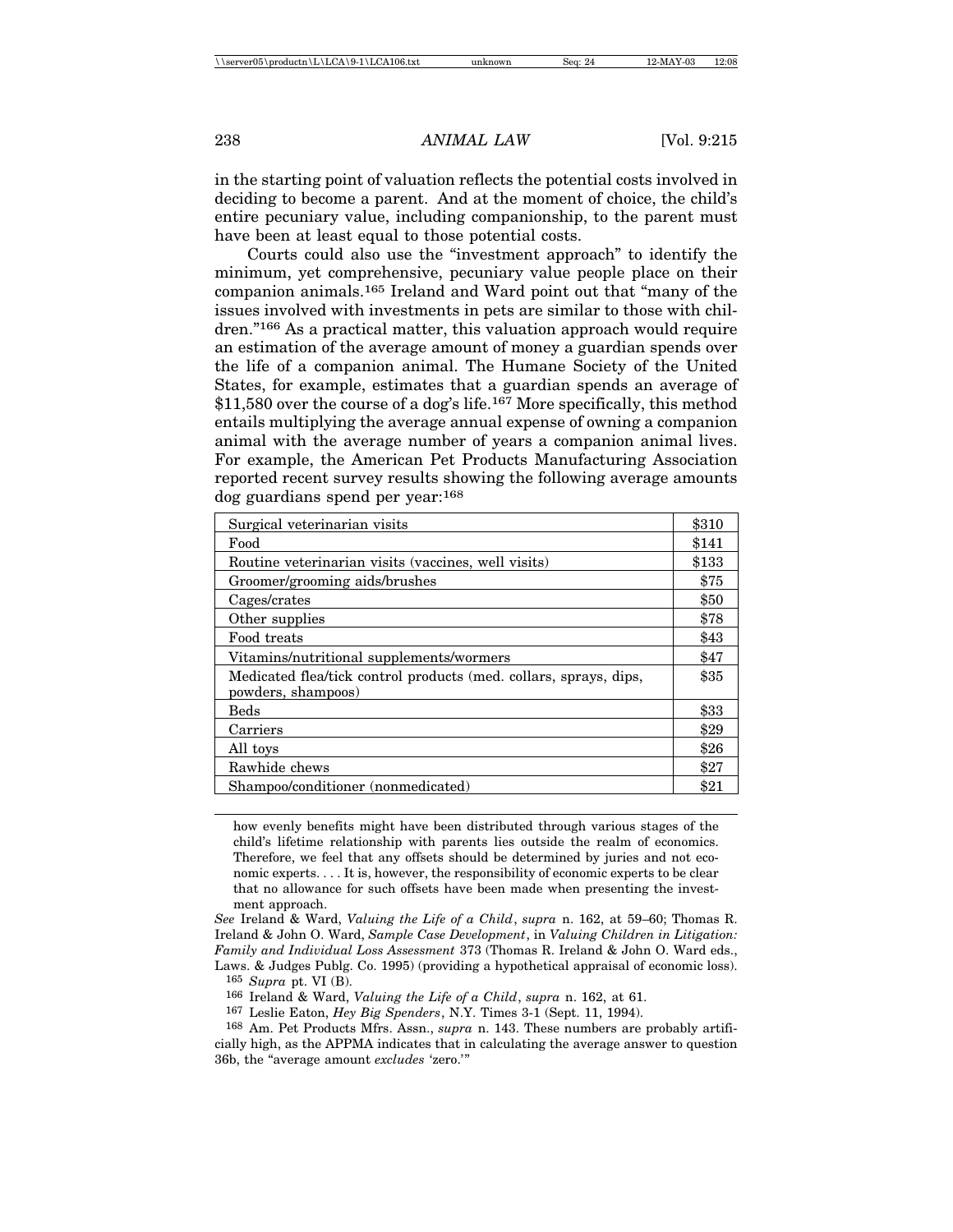| Collars                                           | \$27    |
|---------------------------------------------------|---------|
| Harnesses/halters                                 | \$14    |
| Books/pamphlets/videos on care/training           | \$18    |
| Nonmedicated collars/decorative collars (jeweled) | \$14    |
| Leashes                                           | \$17    |
| Total                                             | \$1,138 |

Multiplying this total yearly amount spent on dogs by eleven, the average lifespan of a dog,<sup>169</sup> means that the average investment a guardian is willing to make when she decides to have a dog is \$12,518. This figure represents the minimum amount that courts should equate with entire pecuniary loss, including loss of companionship, for a dog. Just as the value a parent places on a child is equal to at least the amount the parent anticipates it will cost the parent to care for the child, the value of a companion dog to its guardian is at least the amount it will cost the guardian to care for the dog.

The American Pet Products Manufacturing Association also reported recent survey results showing the amount cat guardians spent per year:170

| Surgical veterinarian visits             | \$257  |
|------------------------------------------|--------|
| Food                                     | \$170  |
| Routine veterinary visits (vaccines)     | \$115  |
| Other supplies                           | \$60   |
| Medicated flea/tick control products     | \$47   |
| Cages/crates                             | \$38   |
| Vitamins/nutritional supplements/wormers | \$33   |
| Food treats                              | \$26   |
| Carriers                                 | \$24   |
| Harnesses/halters                        | \$22   |
| Collars                                  | $\$21$ |
| All toys                                 | \$20   |
| Books/pamphlets/videos on care/training  | \$19   |
| <b>Beds</b>                              | \$19   |
| Groomer/grooming aids/brushes            | \$17   |
| Nonmedicated collars/decorative collars  | \$15   |
| Shampoo/conditioner (nonmedicated)       | \$15   |
| Leashes                                  | \$12   |
| Total                                    | \$930  |

169 A.R. Michell, *Longevity of British Breeds of Dog and Its Relationships with Sex, Size, Cardiovascular Variables and Disease*, 145 Veterinary Rec. 625, 625 (1999).

<sup>170</sup> Am. Pet Products Mfrs. Assn., *supra* n. 143. These numbers are probably artificially high, as the APPMA indicates that in calculating the average answer to question 41b, the "average amount *excludes* 'zero.'" Also, unlike the dog owner survey results, which showed average spending on a single dog, the cat owner survey results seem to group owners of one or of two or more cats together.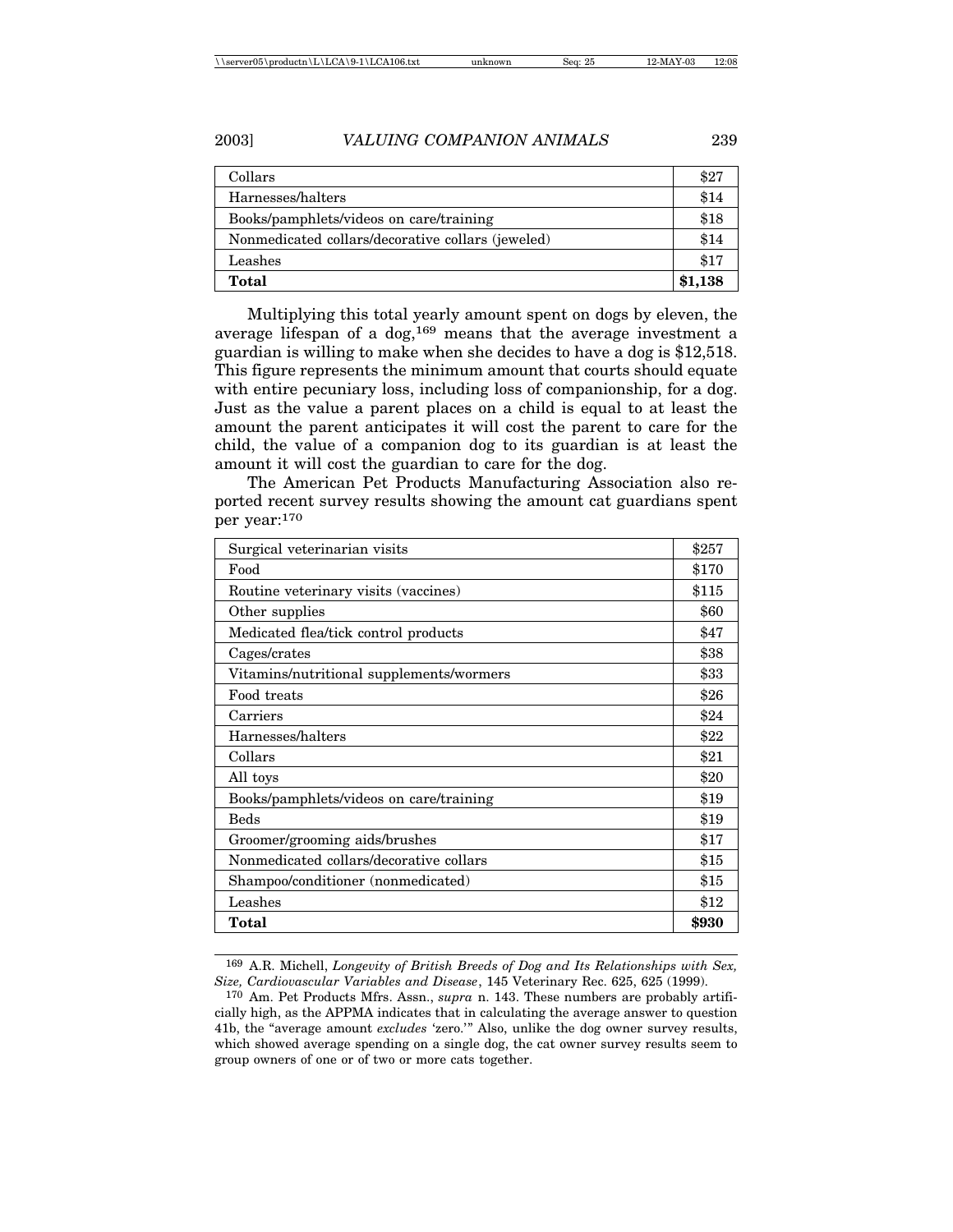Multiplying the total annual amount by 12.5, the average lifespan of a cat,<sup>171</sup> results in an average investment of \$11,625 for a person who decides to care for a kitten.

These examples demonstrate application of the investment approach to derive a more accurate, *minimum* estimation of entire pecuniary loss, including loss of companionship endured by guardians upon the wrongful deaths of their companion animals. Because the investment approach focuses on the average investment guardians are willing to make, it provides a straightforward way to value the entire pecuniary loss that guardians face upon the deaths of their companion animals. That is, when a person decides to become a guardian to a companion animal, the value she places on her companion animal is at least equal to the financial expenditures she expects to make over the lifetime of the animal. With this economic postulate in mind, courts and legislatures can use the investment approach to accurately value loss of companion animals, which will promote efficient levels of compensation and deterrence. In short, because it is exceedingly difficult to measure the value of "companionship" in wrongful death cases, courts and legislatures have struggled to come up with a realistic method of assessment. The investment approach provides an answer.

#### VII. Conclusion

In approximately fifty-nine percent of American households, human guardians share their lives with companion animals.<sup>172</sup> Though guardians place great value on these relationships, courts have traditionally treated companion animals as fungible property upon their wrongful death, attempting to compensate the loss and deter future harm with nothing more than damages equal to fair market value. While guardians occasionally invoke various damages theories and causes of action such as consequential damages, intrinsic value, intentional infliction of emotional distress, negligent infliction of emotional distress, and loss of companionship, success with such theories is not the norm. Valuing companion animals at fair market value, however, poorly serves tort goals of efficient compensation for loss and deterrence of future harm.

Due to the difficulty of accurately valuing companion animals, courts and legislatures have not responded appropriately to wrongful deaths of companion animals. The suggested investment approach, however, provides a solution that will enable courts and legislatures to determine the minimum, comprehensive pecuniary loss that guardians face upon deaths of companion animals. In theory, a person who decides to care for a companion animal knows that the care will entail

<sup>171</sup> Irene Rochlitz et al., *University of Cambridge, A Pilot Study on the Longevity and Causes of Death of Cats in Britain* (abstract) <http://www.vetmed.ucdavis.edu/ccab/ isaz2001.htm#Abstracts> (accessed Feb. 26, 2002).

<sup>172</sup> Am. Veterinary Med. Assoc. Ctr. for Info. Management, *U.S. Pet Ownership & Demographics Sourcebook* 1 (1997).